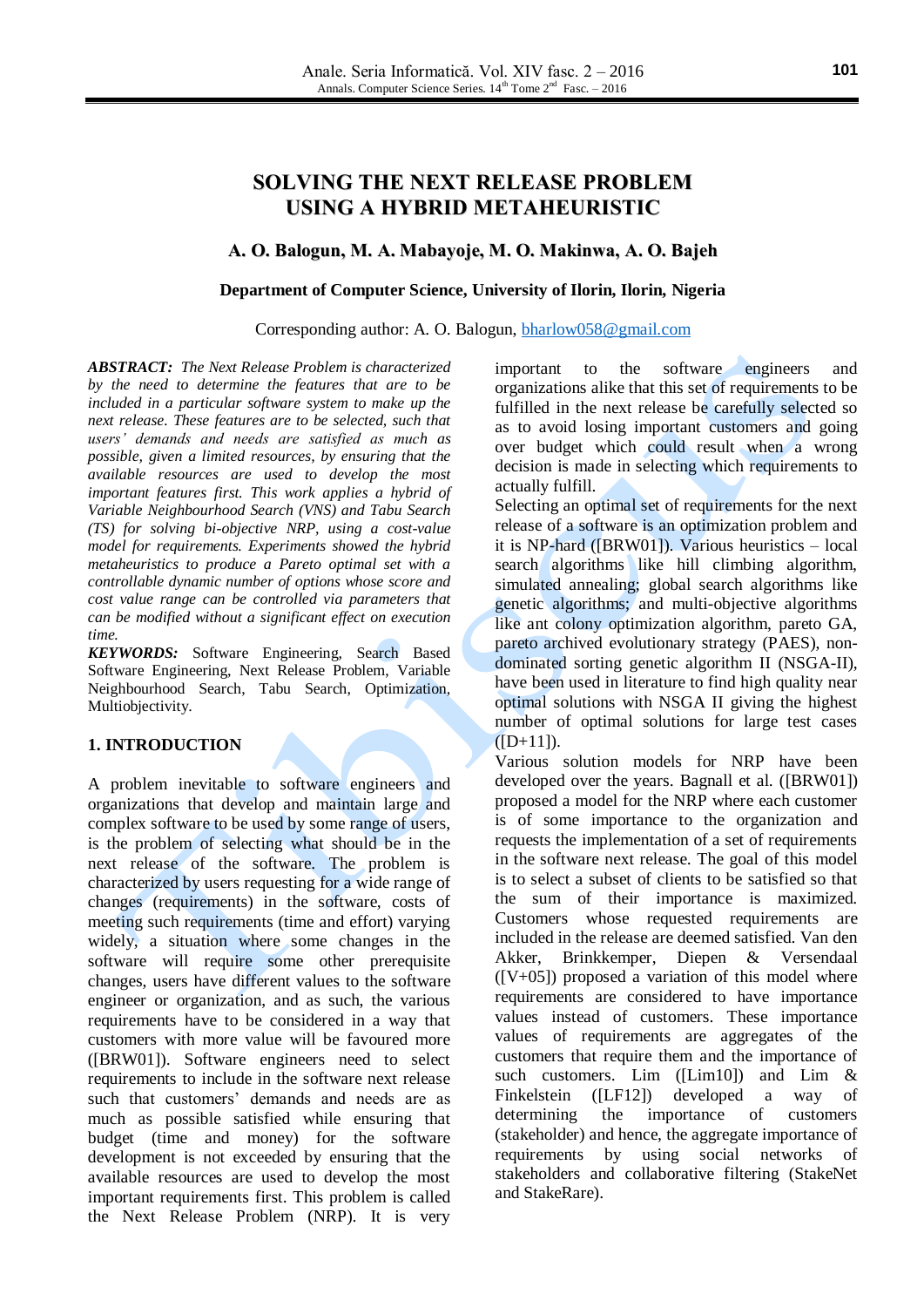Furthermore, the Next Release Problem (NRP) is an example of Feature Subset Selection (FSS) Problem ([B+06, ZH10, ZHL13, ZHM07, HT07]). Baker et al.  $([B+06])$  formulated both ranking and selection of candidate software components as a series of feature subset selection problems to which heuristics was be applied. Garcia-Torres, Garcia-Lopez, Melian-Batista, Moreno-Perez, & Moreno-Vega ([G+04]) applied a hybrid metaheuristic based on Variable Neighbourhood Search (VNS) and Tabu Search (TS) – both global search algorithms, to solving the FSS problem with the hybrid producing results with a higher reduction in the set of features than those gotten from applying genetic algorithm. This research work applies a hybrid of Variable Neighbourhood Search (VNS) and Tabu Search (TS) to solving the NRP, using a cost-value model for requirements.

# **2. RELATED WORKS**

Metaheuristic search techniques have been quite significantly applied to software engineering problems ([HMZ09]). This is due to the fact that such software engineering problems can be readily formulated as optimization problems as they have the characteristics of requiring a balance between objectives that are conflicting and competing ([HMZ09, H+12]). This review will focus on Search Based Software Engineering (SBSE) and the previous work that has been done on applying SBSE to the various stages in the software development life cycle.

### **2.1. Search Based Software Engineering (SBSE)**

In their paper, Harman & Jones ([HJ01]) claimed the emergence of the new field of research and practice in software engineering and coined the name Search Based Software Engineering (SBSE). They argued that most software engineering problems can be represented as search problems such that metaheuristics can be applied to find near optimal solutions to them.

The following observations are typical of software engineering problems, basically the factors that make them so suitable to be reformulated as search problems (HJ01):

- 1. Usual need to optimize conflicting objectives
- 2. Usual need to balance competing objectives
- 3. There are usually quite a number of possible solutions
- 4. Getting a perfect answer is often impossible or impractical
- 5. A number of good enough solutions can be achieved



**Fig. 1. Example of SBSE in requirements selection and regression testing ([H+12])**

## **2.1.1. SBSE in Requirements Analysis and Selection**

Whether or not a software system will succeed depends on how well it caters to the needs of its users in the form of software requirements.





Requirements Engineering (RE) is the process through which requirements are elicited, modeled, analyzed, and documented ([CA07]). Usually, these users' requirements are so many that it would be impractical to care to them all given time and budget constraints. A software engineer is therefore faced with the challenge of selecting a smaller set of these requirements that can be adequately developed with the available resources. By its nature, selecting a subset of requirements from a larger set of requirements to develop in the release of a software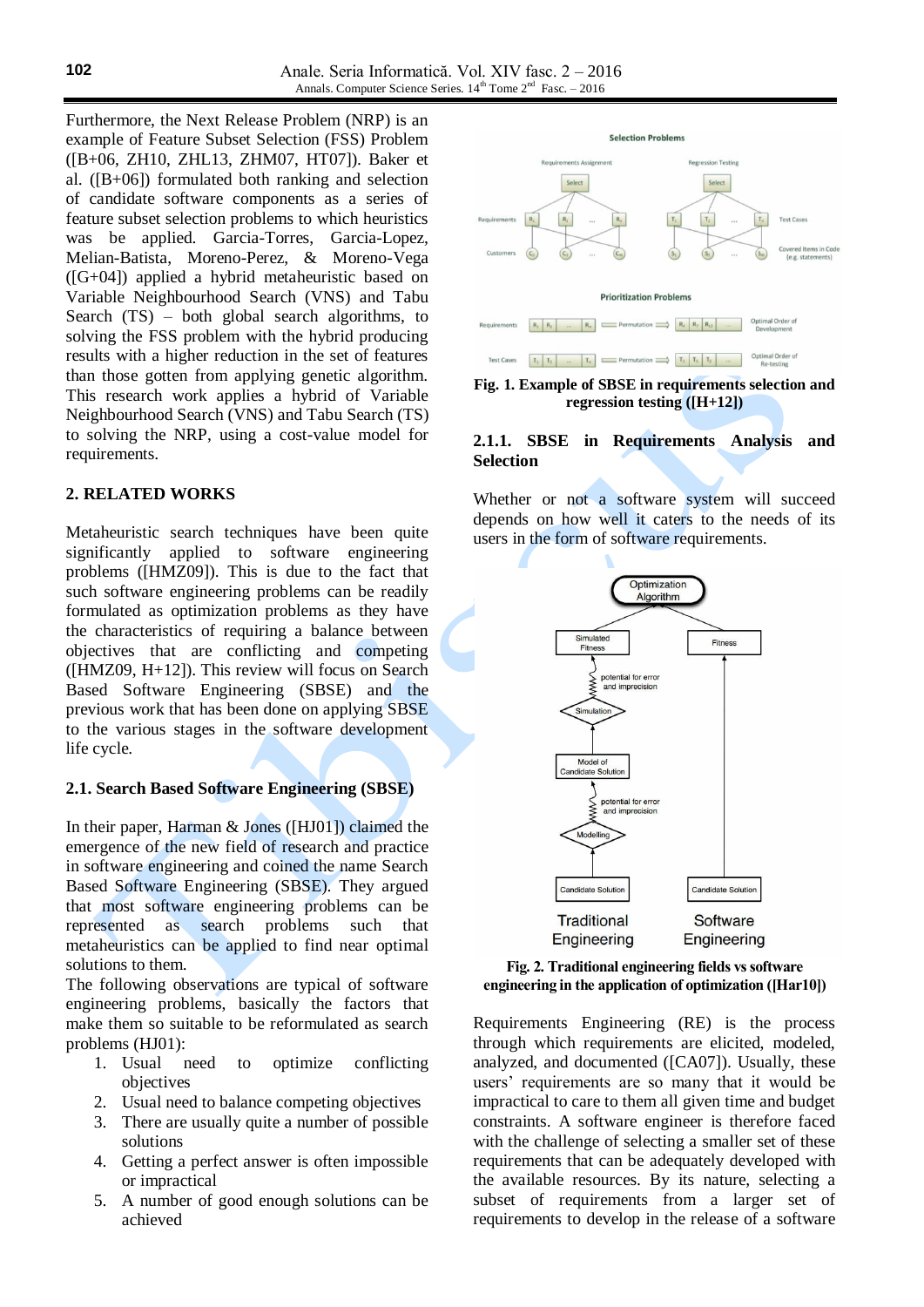is a difficult task owing to the fact that a number of factors are involved  $([D+15])$ . On one hand, all users want all their requirements to be developed in the system, but the effect of the cost of those requirements on the budget is fundamentally against the goal of software engineering. On the other hand, each user has a different level of importance to the software organization, also requirements have different levels of importance to users. Marketing concerns can also make the organization to want to satisfy their newest user, or they may want every user to have at least one of their requirements developed.

Bagnall, Rayward-Smith and Whittley ([BRW01]) standardized the application of SBSE to requirements engineering as the Next Release Problem (NRP), proposing a model where each user has an importance value to the organization and requests the implementation of a set of requirements in the software system. This model aims to select a subset of users to be satisfied such that the sum of their importance values is maximized. Users whose requirements are developed in the software system are considered satisfied. Van den Akker, Brinkkemper, Diepen and Versendaal ([V+05]) offered a modification to this model where requirements are seen to have importance values rather than users. The importance value for each requirement is gotten by aggregating the importance values and number of the customers that require it. Lim ([Lim10]) and Lim & Finkelstein ([LF12]) created a way to determine the importance value of users (stakeholder) and hence, the aggregate importance of requirements by using social networks of stakeholders and collaborative filtering. The method called StakeRare pick out users who are also asked to recommend other users and their roles, creates a network using users as nodes and their recommendations as links, and orders users using different of network measures to generate a value for their influence on the project. It then asks the users to give rating to requirements in a list, recommends other requirements that might be relevant to them using collaborative filtering, and orders their requirements by the use of their ratings whose weight is generated from their influence on the project.

Zhang, Harman and Mansouri ([ZHM07]) and Durillo et al.  $([D+11])$  noted that while previous works have formulated the NRP as having a single objective, in the real world, NRP should have multiple objectives due to the competing and conflicting nature of requirements, and gave a formulation of the NRP where two objectives – to maximize the total value of requirements and to minimize the cost of developing them, are

considered. In this formulation, cost is taken as an objective and not as a constraint.

# **2.2 Algorithms Used in SBSE**

A number of algorithms have been used in SBSE applications, some, very widely used, while some are just used as a 'sanity check' for new algorithms. The most basic set of algorithms are Random search and Hill Climbing. Some other algorithms include Simulated Annealing and Genetic Algorithms.

### **2.2.1 Random Search**

Random search is the most basic of all search algorithms that have been used in the software engineering literature. It does not implement a fitness function which would give heuristic information about the areas in the search space that could give better solutions and those that would not be fruitful to search in, but rather makes a 'blind', unguided search for solutions. It therefore often fails to arrive at globally optimal solutions and is merely used as a 'sanity check' for new algorithms  $([H+12])$ .



**Fig. 3. Random search may not find optimal solutions ([Min11])**

### **2.2.2 Hill Climbing**

Hill Climbing is the most basic search algorithm that uses a fitness information in guiding its search. The procedure starts by randomly choosing an initial solution. The procedure proceeds iteratively, such that at each execution, individuals that constitute near neighbours to the presently selected solution are checked out with their fitness values compared with that of the present solution for the possibility of getting a better solution. The nature of the problem being solved defines the criteria for individuals that would be considered as 'near neighbours'. Usually, determining the criteria for choosing individuals to be considered near neighbours to the present solution is relatively simple; individuals that are near neighbours are only a 'small mutation away' from the presently selected solution ([HMZ09]).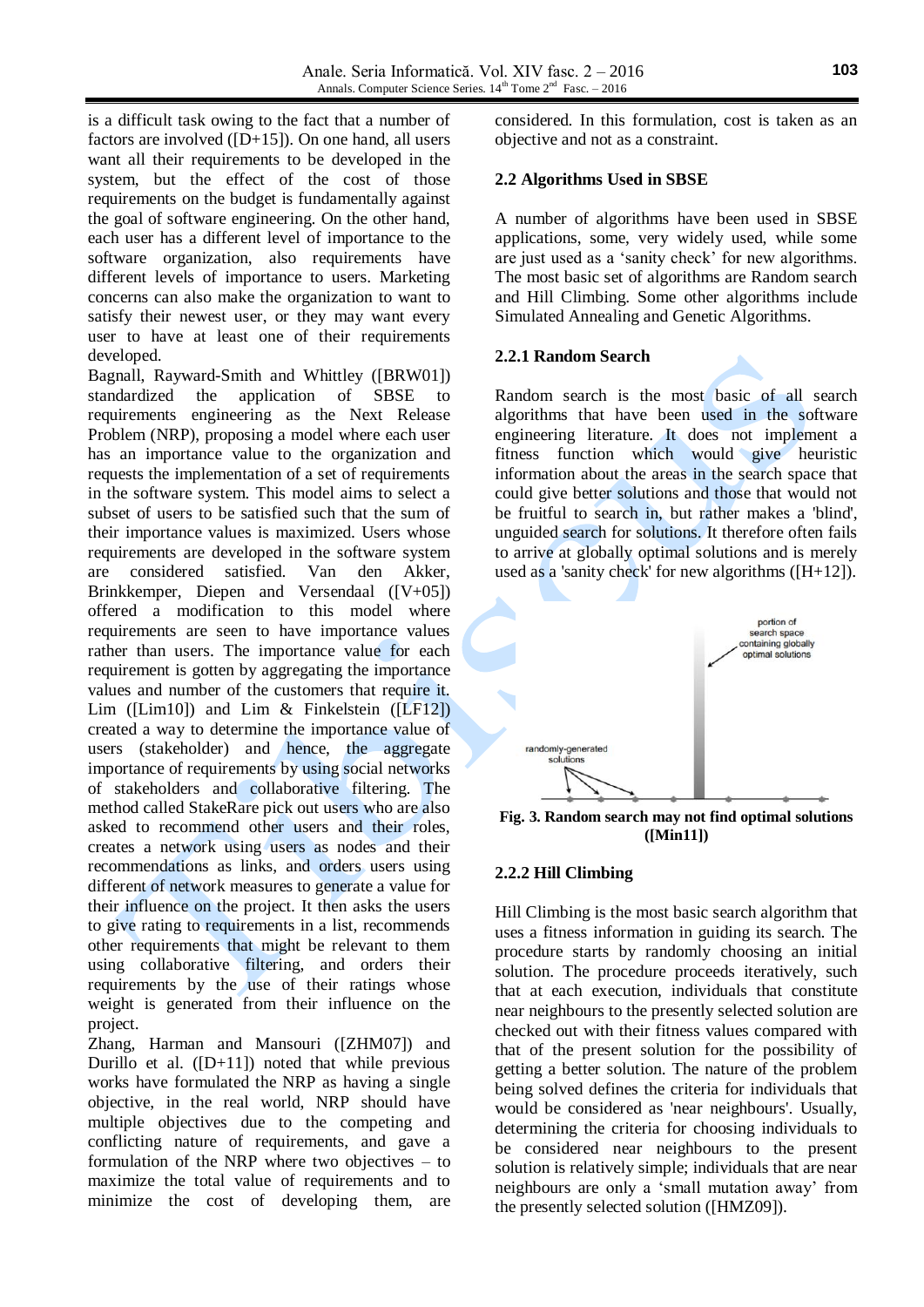With each execution of the main procedure, the hill climbing algorithm checks out all individuals that are near solutions to the present solution. If a near solution is found with a better fitness value than the present solution, the near neighbour is then selected as the new solution. This is done in two ways:

- 1. The first individual in the neighbourhood seen to have a better fitness value than that of the present solution could be selected as the new solution. This is called the next ascent hill climbing.
- 2. The fitness values of all the individuals in the whole neighbourhood of the present solution could be checked out, then the individual having the highest fitness value is chosen as the new solution. This is called the steepest ascent hill climbing.

If at any point in the search, no neighbour with a higher fitness solution is found, the execution is stopped and the present solution is declared as the optimal solution. However, this solution might not be the global optimal solution; it might have been possible to get solutions with higher fitness values if the search is started from another point. This is as good as saying, figuratively, that a small 'hill' has been climbed within the landscape of the search that is close to the randomly chosen starting point ([HMZ09]). Hill climbing algorithm is sufficiently simple to understand and easily implemented, and has shown some effectiveness in problems in SBSE ([HMZ09]).



**Fig. 4. Hill climbing algorithm ([Min11])**

# **2.2.3 Simulated Annealing**

Simulated Annealing (SA) is another local search algorithm (Harman et al., [H+12]) which can be viewed as a form of hill climbing, only that it attempts to avoid local maxima by allowing the search to move to a less fit search region. The method allows for more consideration of individuals with lesser fitness values in the beginning stages of the search. This allowance for consideration is gradually reduced until there is no more consideration for individuals with lesser fitness

values, hence, the final stages of the search proceeds like a typical hill climbing method.

Simulated annealing simulates the annealing of metals, in which a metal that has been extensively heated is left to slowly cool, thereby making it stronger. With the reduction in the temperature, the atoms of the metal are able to move less freely. However, the more free movements in the earlier stages of the process when temperature is higher make the atoms able to 'explore' multiple energy states ([HMZ09]).

Simulated annealing algorithm is allowed to move from a particular point to another point that is worse off (with a worse fitness) with a probability that is influenced by the reduction in fitness value and a 'temperature' parameter that is a metaphor used to model the temperature of the metal in the real world annealing of metals. This temperature parameter is 'cooled', thereby reducing the probability that the algorithm would follow an unfavorable move. The earlier stages that are supposedly 'warmer' (having a higher temperature) allow the algorithm to productively explore the search space, and expectedly, the high temperature would allow the search to escape local maxima. The method has been severally applied to SBSE problems ([B+06]).

# **2.2.4 Genetic Algorithms**

Genetic Algorithms (GAs) are nature inspired algorithms that utilize the idea of population and recombination ([Hol75]). Genetic algorithms have seen the widest application to SBSE. The steps in the algorithm start by initializing a population with random values and then proceeds by performing a repetitive process on the population. Each iteration is a generation, while the population members are known as chromosomes as a way of relating to natural evolution. Some condition is pre-determined (in terms of the current solution or a particular number iterations) is set for the termination of the process. With each iteration, some members of the population are 'mated' to produce offspring by performing crossing over operations on their chromosomes, with part of the chromosomes of offspring produced mutated, a selection process is then performed to come about a new population. The combination and selection processes are informed by the fitness function, thus, fitter population members have a better chance of being selected and used as a parent in combination ([HMZ09]). There are quite a number of variations of this process, an example is the Non-dominated Sorting Genetic Algorithm (NSGA-II) created by Deb, Pratap, Agarwal and Meyarivan ([D+02]), nonetheless, the basic make-up of each variation is the same, such that the search is guided by the fitness of each solution, that basic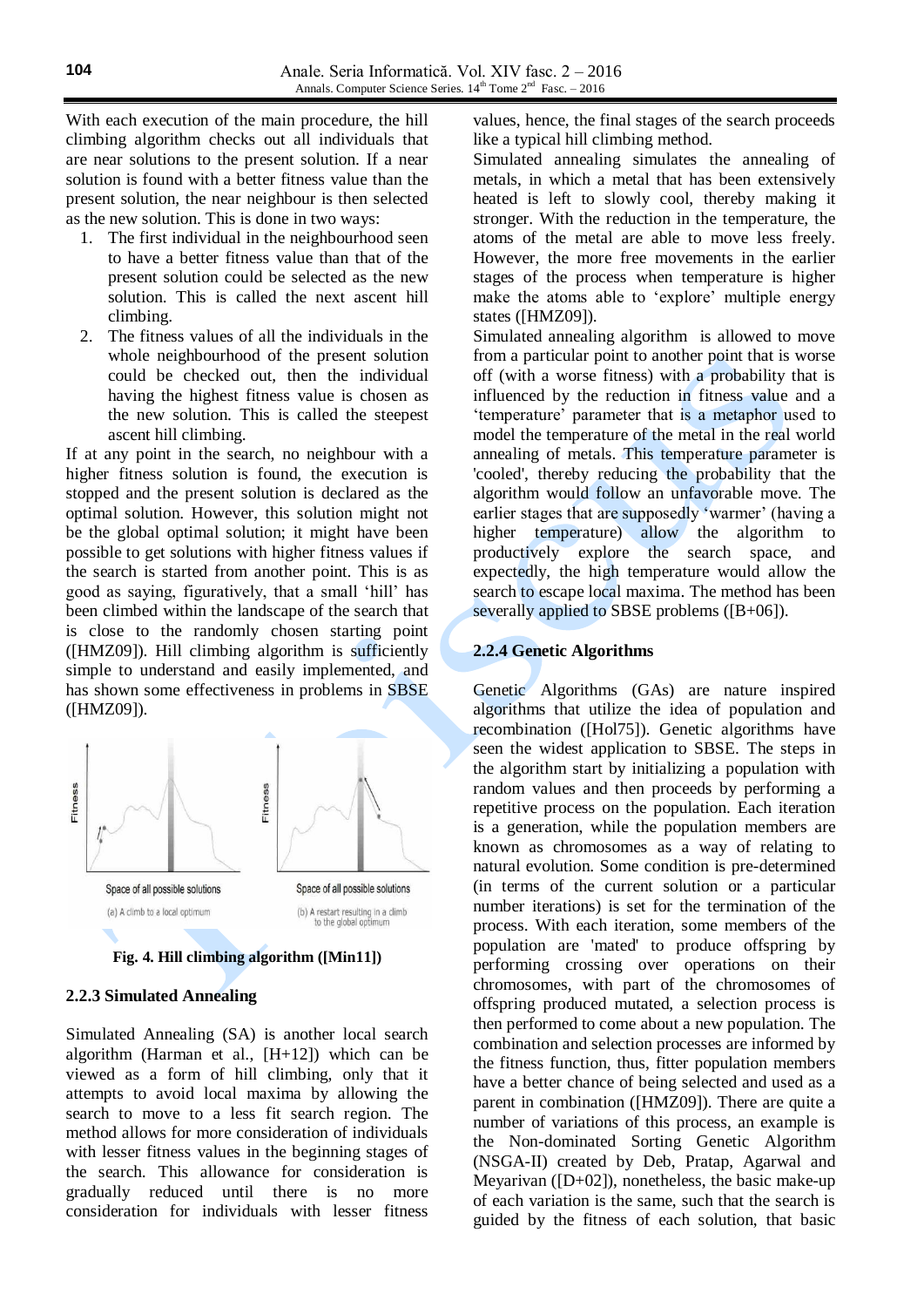concept of recombination of population members also hold.



**Fig. 5. Global search Genetic Algorithms, considering various points in the search space ([Min11])**

### **2.2.5. Ant Colony Optimization (ACO)**

Ant Colony Optimization (ACO) is an optimization method having its origin as the Ant Colony System (ACS). It is used in designing metaheuristic algorithms for combinatorial optimization problems ([DG97]). The ACS is such that a set of cooperating simple agents (ants) work together to find good solutions. It is based on the paradigm of how real ants work – they have the capacity to find the shortest path from a food source to their nest. Walking ants follow pheromones that have been deposited previously by other ants and also make their own pheromone deposits. Ants cooperate by communicating indirectly through the use of a distributed memory that is implemented using this concept of pheromones deposited along paths that could possibly lead to optimal solutions. The pheromones contain information about the structure of previously obtained good solutions ([DG97]). In Ant Colony algorithm, each ant creates its solution from an initial point that is randomly selected. At every stage, an ant identifies a set of neighboring individuals to visit (using the fitness function of the problem). From the set of all the individuals, it chooses one in a probabilistic way, considering the level of pheromone and heuristic information  $([D+15]).$ 

del Sagrado et al.  $([D+15])$  applied the Ant Colony Optimization algorithms to the NRP, while comparing results gotten with results from applying Greedy Randomized Adaptive Search Procedure (GRASP) and the Non-dominated Sorting Genetic Algorithm (NSGA-II). In the research, it was found out that the multi-objective ACS arrived at non dominated solution sets that are slightly better than those found by NSGA-II and GRASP. The researchers also noted having some difficulties with the crossover and mutation operations of the NSGA-II.

#### **2.3 Pareto Optimality**

Pareto optimality is a concept that originated from the study of economic efficiency and is about manipulating and allocating resources based on two judgments - that the total value for the parties be increased while no party becomes worse off. When such changes that make at least one party better without making any party worse have been made, it is said to be a Pareto improvement. A Pareto optimal or Pareto efficient situations are when any further change to improve would make at least one party worse. The goal of Pareto optimization is to arrive at Pareto Optimal result ([Nic12]).

The concept of Pareto Optimality has been widely used in the engineering field and is actually the goal of most engineering research.

### **3. THE SOLUTION APPROACH**

The review of literature in the previous section shows the application of a number of metaheuristics in the attempt to get an even better Pareto optimal set. The aim of this project work, as stated in section one, is to apply a hybrid metaheuristic based on Variable Neighbourhood Search (VNS) and Tabu Search (TS) to the Next Release Problem (NRP). This section is dedicated to describing how this might be achieved.

As noted in the previous section, the two important ingredients of SBSE are the problem representation which is the model and the fitness function ([HJ01, HC04, HMZ09]). This section is therefore organized as follows; first, the cost-value model for the NRP (the problem representation) used in this project is reviewed, the fitness function used is then presented, followed by discussion about the components of the hybrid metaheuristic (Variable Neighbourhood Search and Tabu Search), then the hybrid metaheuristic and how it is applied to NRP is fully described.

### **3.1 The Problem Representation – The Cost-Value NRP Model**

In this study, the cost-value NRP model proposed by Zhang et al. ([ZHM07]) is used. In the NRP model, it is taken that a software system would have a set of users;

$$
U = \{u_1, u_2, \ldots u_m\}
$$

who have requested certain features to be included in the software system being developed. These requirements are represented as:

$$
R = \{r_1, r_2, \ldots r_n\}
$$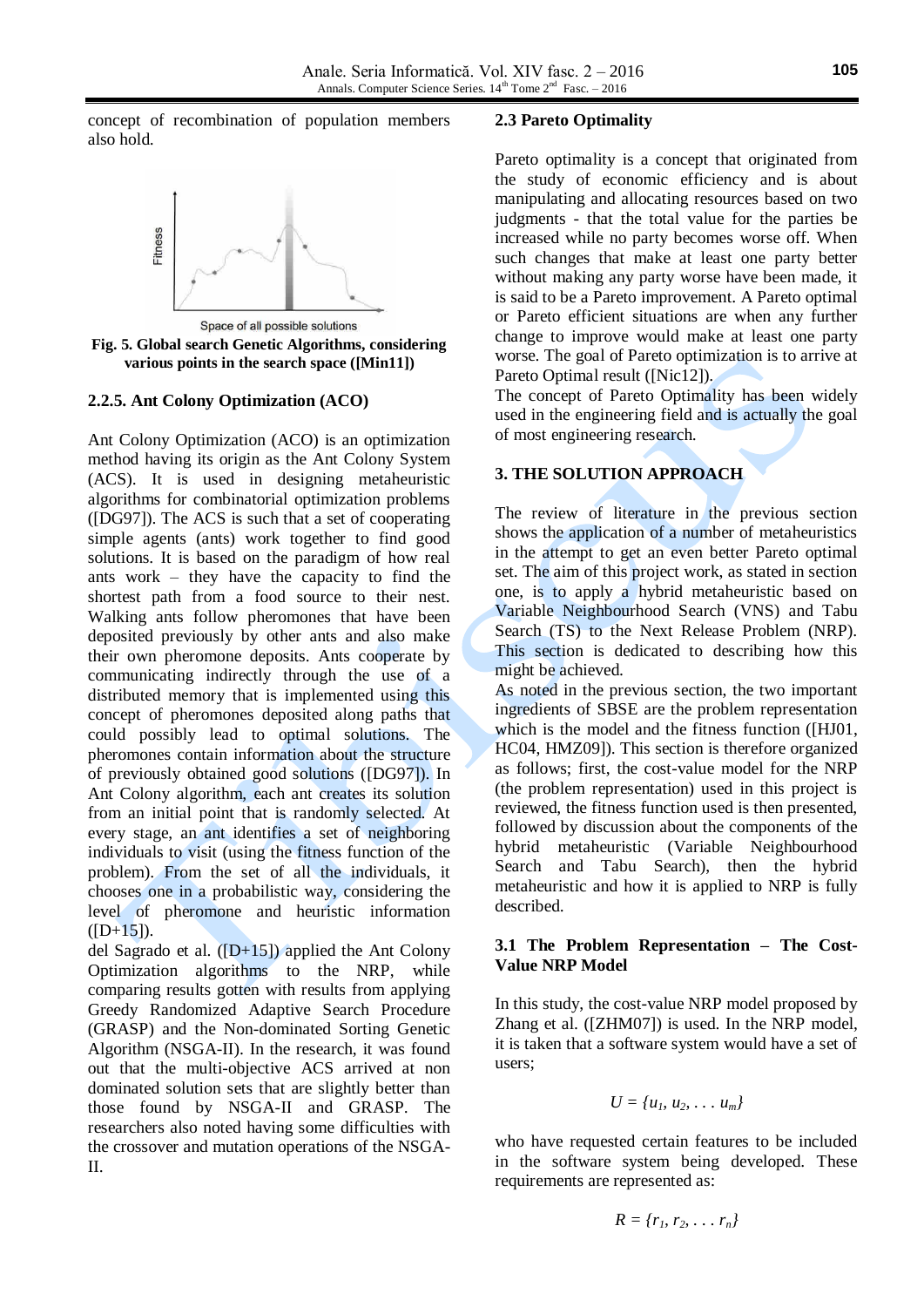It is assumed that there are no interactions between these requirements, that is, they are independent of one another. For each requirement to be developed, it would cost the organization some resources, the resources that the development of each requirement would cost is seen as its cost. The costs for the users' requirement set  $r_i(1 \le i \le n)$  is therefore represented in a vector as:

$$
C = \{c_1, c_2, \ldots c_n\}
$$

Also, each user is considered to be of different significance to the organization, this is represented using a weight factor. Each user  $u_j$   $(1 \le j \le m)$  is associated with a corresponding weight in the weight vector given by:

$$
W = \{w_1, w_2, \ldots w_m\}
$$

where  $w_i \in [0, 1]$ .

Again, a user with certain requirements has different levels of need for each of such requirements, that is, each requirement is of varying level of importance to the users. A user's level of satisfaction is dependent on which requirements gets developed in the software system. The overall users' satisfaction translate to value for the organization. Hence, each user  $u_i$ ( $1 \le i \le m$ ) signifies their degree of 'need' for a requirement  $r_i$  ( $1 \le i \le n$ ) by assigning a value given by *value*( $r_i$ ,  $u_j$ ) to it. A value of *value*( $r_i$ ,  $u_j$ ) > 0 means user j has requested for requirement *i*.

From the above, one can derive the overall importance score of a particular requirement  $r_i/l \leq i$ *≤ n)* by:

$$
score_i = \sum_{j=1}^{m} w_j \cdot value(r_i, u_j)
$$

The 'value' of a requirement for the organization is the value of its 'score'.

The result sought after by a software engineer is a decision vector that tells which requirements are to be developed. The value  $I$  for  $x_i$  means requirement  $i$ is chosen, value *0* means otherwise. The Paretooptimal front consists of multiple decision vectors to provide the decision maker with a wide range of options and trade-offs for a better decision making.

### **3.2 The Fitness Function**

To make up the fitness function for the Multi Objective NRP (MONRP) in this project, two objectives, as used in Zhang et al. ([ZHM07]) and Durillo et al.  $([D+11])$  are considered – to maximize the satisfaction of users (which is the value for the organization) and to minimize the cost of developing

the requirements. Note that cost is taken as the second objective in this work. This would help in exploring a more points in the set of Pareto-optimal fronts.

The objective function for maximizing the total value is given below:

$$
Maximize \sum_{i=1}^{n} score_i . x_i
$$

That is, to select a subset of users' requirements that gives the maximum value for the organization, in other words, to find the optimal combination of requirements that maximize value gotten by the organization.

The objective function to minimize total cost selected requirements is as given below:

$$
Minimize \sum_{i=1}^{n} c_i \cdot x_i
$$

To standardize this objective, the summation of the cost is multiplied by -1. The objectives to optimize in the fitness function is now given below:

$$
Maximize f_1 (\vec{x}) = \sum_{i=1}^{n} score_i . x_i
$$
  

$$
Maximize f_2 (\vec{x}) = -\sum_{i=1}^{n} c_i . x_i
$$

### **3.3 The Algorithm**

This section describes the individual components of the hybrid algorithm, the hybrid algorithm, the expected input structure and the expected output structure.

#### **3.3.1 Variable Neighbourhood Search**

Variable neighbourhood Search (VNS) is a global optimization combinatorial metaheuristic whose principle is to systematically change neighbourhood iteratively within the search. It capitalizes on the concept of neighbourhood change to help in escaping the common pitfall of local minima in heuristics. It works based on the following facts ([HM01]):

- 1. A local minimum in one neighbourhood structure may not be the local minimum in another neighbourhood structure;
- 2. A global minimum is a local minimum in every neighbourhood structures;
- 3. For a lot of problems, local minima in one or several neighbourhood structures are not far apart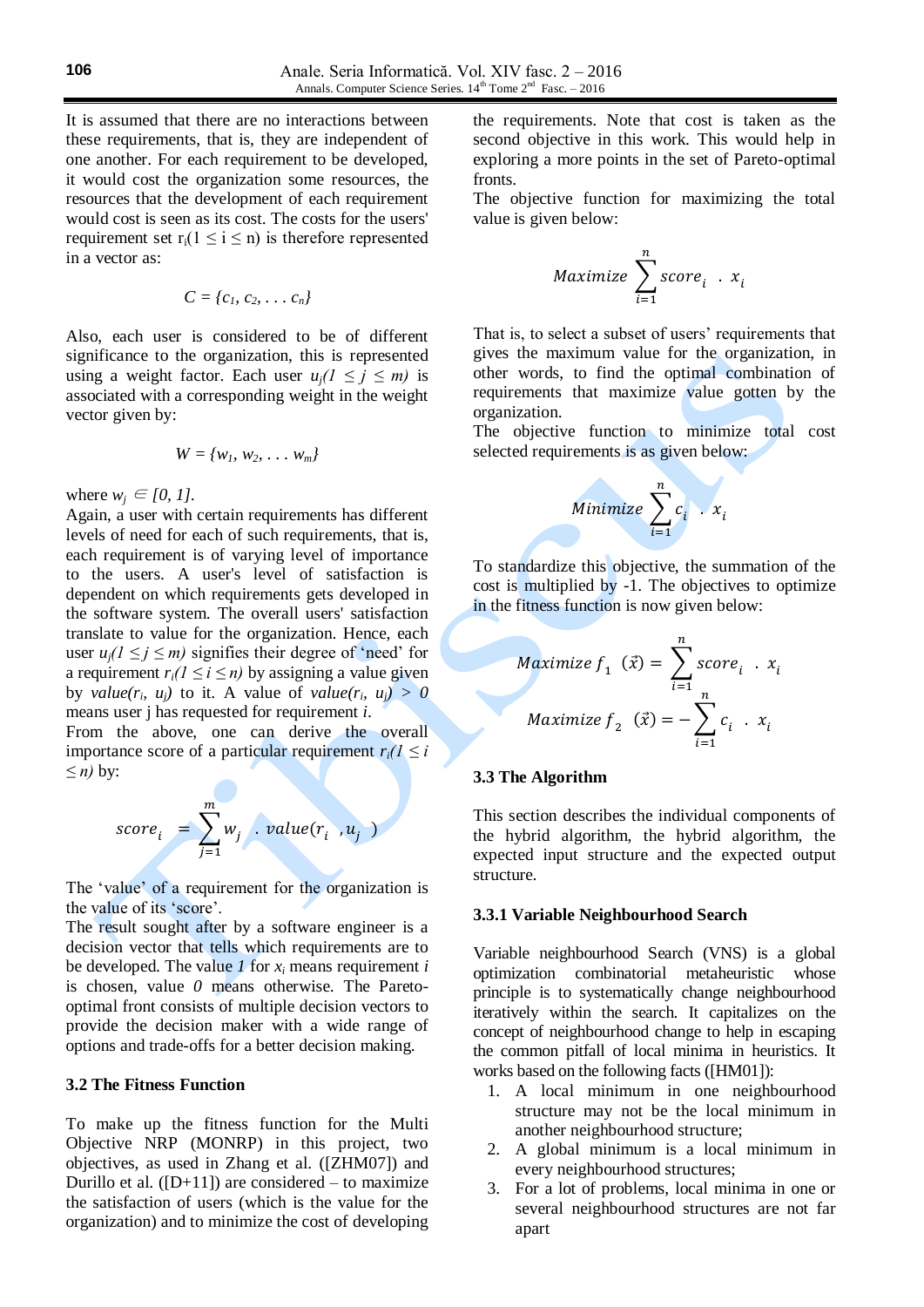It can be implied from the facts stated above that a local optimum will most likely give some information about the global maximum, which is the goal.

Represent a finite set of pre-selected neighbourhood structures with  $N_k(k=1, \ldots, k_{max})$ , and the set of solutions in the kth neighbourhood of x with *Nk(x)*. (Most local search heuristics use one neighbourhood structure, that is,  $k_{\text{max}}=1$ ). Neighbourhoods  $N_k$  may be generated and evaluated using the problem definition and fitness functions in the solution space *S*.  $N_k(x)$  represents the neighbourhood of a solution *x*  $\in S$ .

A solution  $x_0 \in S$  is said to be a local minimum in *N<sub>k</sub>* if no solution  $x \in N_k(x_0)$ ⊆*S* exists that is better than  $x_0$  (that is,  $f(x) < f(x_0)$ ) where *f* is the defined fitness function of the problem) ([HM01]). The VNS algorithm is as defined below:

*Initialization.*

Select the set of neighbourhood structures  $N_k$ , for  $k$ *= 1,... kmax*.

Find an initial solution *x*.

Choose a stopping condition.

*Iterations.*

Repeat the following sequence until the stopping condition is met:

- (1) Set  $k$  ← 1.
- (2) Repeat the following steps until  $k = k_{max}$ . a.*Shaking*: Generate a point *x'* at random from the kth neighbourhood of  $x (x_0 \in N'(x))$ .
	- b.*Local search*. Apply some local search method with *x'* as initial solution; denote as *x''* the obtained local optimum.
	- c.*Move or not:* If this local optimum is better than the incumbent, then  $x \leftarrow x''$ , and continue the search with  $N_I(k \leftarrow I)$ ; otherwise, set  $k \leftarrow k + 1$ .
- **Listing 3.1. Pseudocode for Variable Neighbourhood Search VNS ([G+04])**

# **3.3.2 Tabu Search**

Tabu Search (TS) was originally proposed by Glover ([Glo89]) for solving combinatorial problems in operations research. It is as an extension of typical local search methods. According to Glover ([Glo89]), Tabu Search does not qualify to be a proper heuristic, but rather, a meta-heuristic, that is, a strategy for controlling and guiding "inner" heuristics particularly tailored to the problems at hand.

The major concept behind Tabu Search is that it selectively keeps the states encountered in memory, called *tabu list*. This is so as to guide an embedded search so that recently visited areas in the search space are no longer visited, that it, it is prevents

cycling by keeping a history of visited states. This is achieved by keeping changes in recent moves within the search space and preventing future moves from reverting those changes. A Tabu Search algorithm could keep a short term, intermediate term or long term memory ([Gen03]).

The history *H* kept on the tabu list is used to replace the neighbourhood of the current solution *N(s)* with a modified neighbourhood, which could be denoted *N(H, s)*. *N(H, s)* is a subset of *N(s)*. Therefore, the history *H* determines the solutions that could be reached by performing a move from the current solution, selecting another solution *s<sup>0</sup>* from *N(H, s)*. It is assumed that elements in  $N(s)$  that are not in *N(H, s)* which the algorithm seeks to identify are possible high quality local optima at different points in the search space. The history is used as part of a way of evaluating the currently accessed solutions, that is, Tabu Search replaces the fitness function *f(s)* with another function  $f(H, s)$  ([G+04]).

In large problems, where *N(H, s)* could contain many elements, or in problems where it may be costly to examine these elements, the Tabu Search strategy becomes particularly useful as a candidate subset of the neighborhood could be isolated for examination rather than examining the entire neighbourhood ([G+04]).

The TS algorithm is as defined below:

```
Sbest \leftarrow ConstructInitialSolution()
TabuList \leftarrow \{\}While (Not StopCondition())
   CandidateList \leftarrow \{\}For (S_{candidate} \in \text{Sbest}_{neighborhood})If (Not Contains Any Features (S_{candidate},TabuList))
         CandidateList \leftarrow S<sub>candidate</sub>
       End
    End
    Scandidate ← LocateBestCandidate(CandidateList)
   If (Cost(S_{candidate}) \le Cost(Sbest))Sbest = S_{candidate}TabuList = FeatureDifference(S_{candidate}, Sbest)While (TabuList > Tabulist<sub>size</sub>)
          DeleteFeature(TabuList)
       End
    End
End
Return (Sbest)
Listing 3.2. Pseudocode for Tabu Search TS ([Bro15])
```
### **3.3.3 The Hybrid**

The main body of the hybrid is made up of the main body of the Variable Neighbourhood Search (VNS) algorithm while the history keeping strategy of Tabu Search (TS) is employed when creating new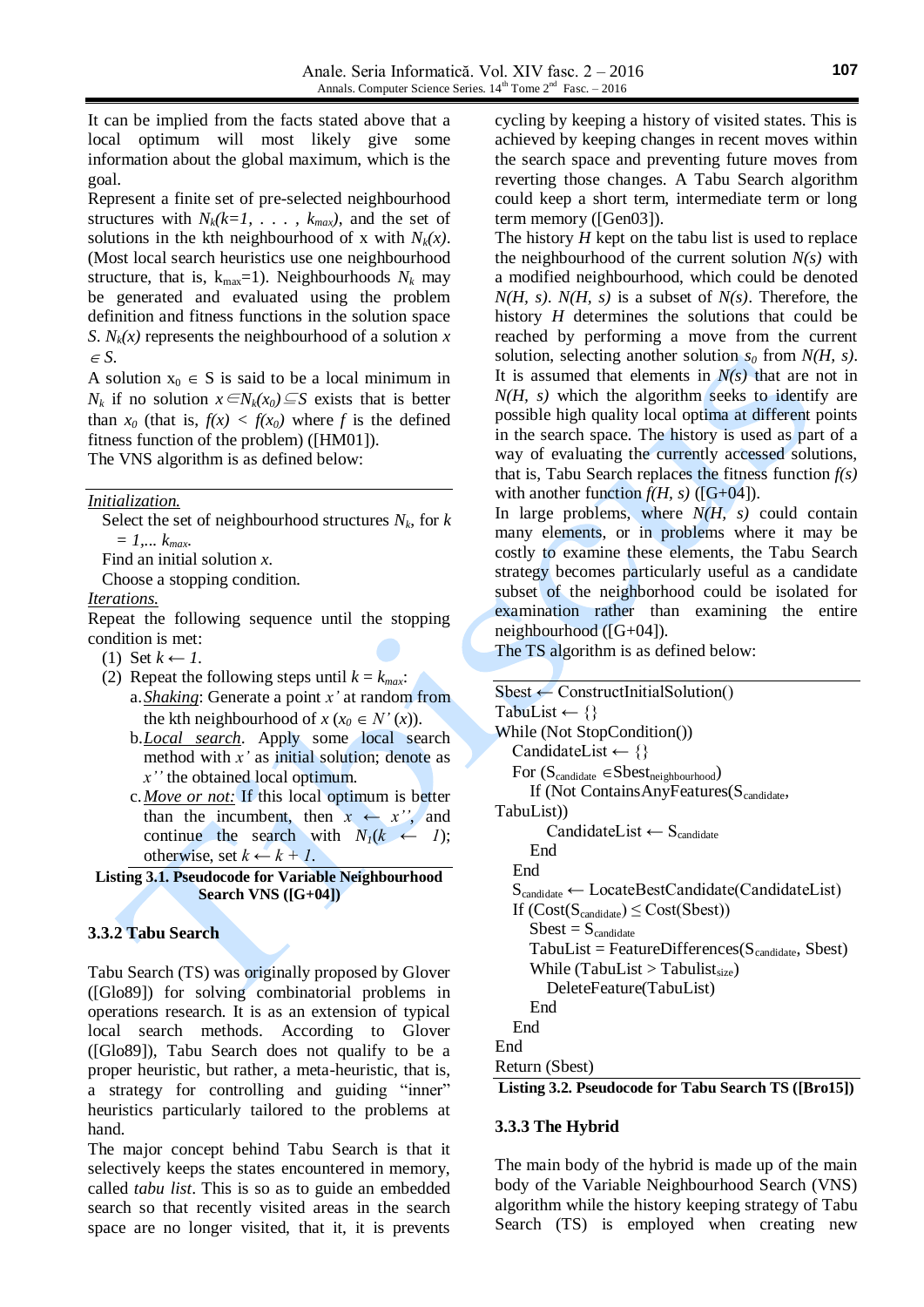neighbourhood structures (local search spaces) for each initial neighbour generated.

The procedure starts by randomly creating individuals that serves as pivot for each neighbourhood structure, that is, the number of individuals generated at start is the number of neighbourhood structures defined. Neighbourhood structures are then created for each individual, from which the good solutions (local optima) are added to the Pareto front.

The generation of a neighbourhood structure from a pivot individual is based on creating different sorts based on the set objectives in the fitness function. The problem considered in this project has two objectives – value and cost, hence, the solution approach is tailored to this such that three sorts are created, one by value, the other by cost and the third by the value-cost ratio. Then various variations are made between these sorts to create new individuals, treating the cost in the pivot as a constraint such that, individuals having better value score without exceeding the cost is seen as a local optima and added to the Pareto front. If no better solution can be found, the individual itself is added to the Pareto front. The change made that generates an individual in the neighbourhood with lesser value score is added to that tabu list so that such changes can be avoided while creating new neighbours to avoid cycling. This procedure is then repeated, taking each individual initially generated as a pivot for each neighbourhood structure while adding each local optimum gotten to the Pareto optimal front.

This procedure is guaranteed to have a Pareto front consisting of elements whose number is at least the number of individuals initially generated. This number is one of the parameters that would be set by the researcher. This means that the software engineer can set as a parameter the minimum number of elements in the Pareto optimal set. The number of elements in the Pareto optimal set is however not limited to the value of this parameter – the parameter value is merely a minimum.

It is important to note that the goal of this hybrid is to offer the decision maker a wide range of optimal Pareto solutions, with trade-offs between the set objectives from which an informed decision can be made, and not to provide a single optimal solution as it is with the VNS and the TS – this is the particular strength of this hybrid.

The output of this algorithm is a Pareto optimal set. The elements of the set are decision vectors whose dimensionality is the total number of the set of requirements from which a subset is to be selected. The values of the elements in the decision vector could be either 0 or 1 signifying whether or not the corresponding the requirement is selected. The algorithm is as in the listing below:

*Initialization:*

 $N \leftarrow$  No of individuals Front  $\leftarrow \{\}$ TabuList  $\leftarrow \{\}$  $K \leftarrow$  No of iterations Randomly generate the set of neighbourhood structures  $N_k$ , for  $k = 1,..., k_{max}$ *The body:* For each *N<sup>k</sup>* LocalOptimum ←  $N_k$ For  $i \leftarrow 1$  to K indiv ← GenerateIndiv(TabuList, *Nk*) If (fit(indiv) > fit( $N_k$ )) Front[] ← LocalOptimum ← indiv Else TabuList[] ← difference(*Nk*, indiv) Endif Endfor If (LocalOptimum  $== N_k$ )  $\text{Front}[\cdot] \leftarrow N_k$  Endif Endfor Return (Front) **Listing 3.3. Pseudocode for the hybrid VNSTS**

#### **3.3.4 The Structure of an 'Individual'**

An 'individual' as used in this research work is a decision vector whose dimensionality is the total number of the set of requirements used, that is, the size of input. The values of the elements in this individual is either 0 or 1 signifying whether or not the corresponding the requirement is selected.





#### **4. RESULTS**

#### **4.1 The RALIC Datasets**

The RALIC datasets is the product of a research on requirements analysis and selection conducted by Lim ([Lim10]), making use of social networks and collaborative filtering.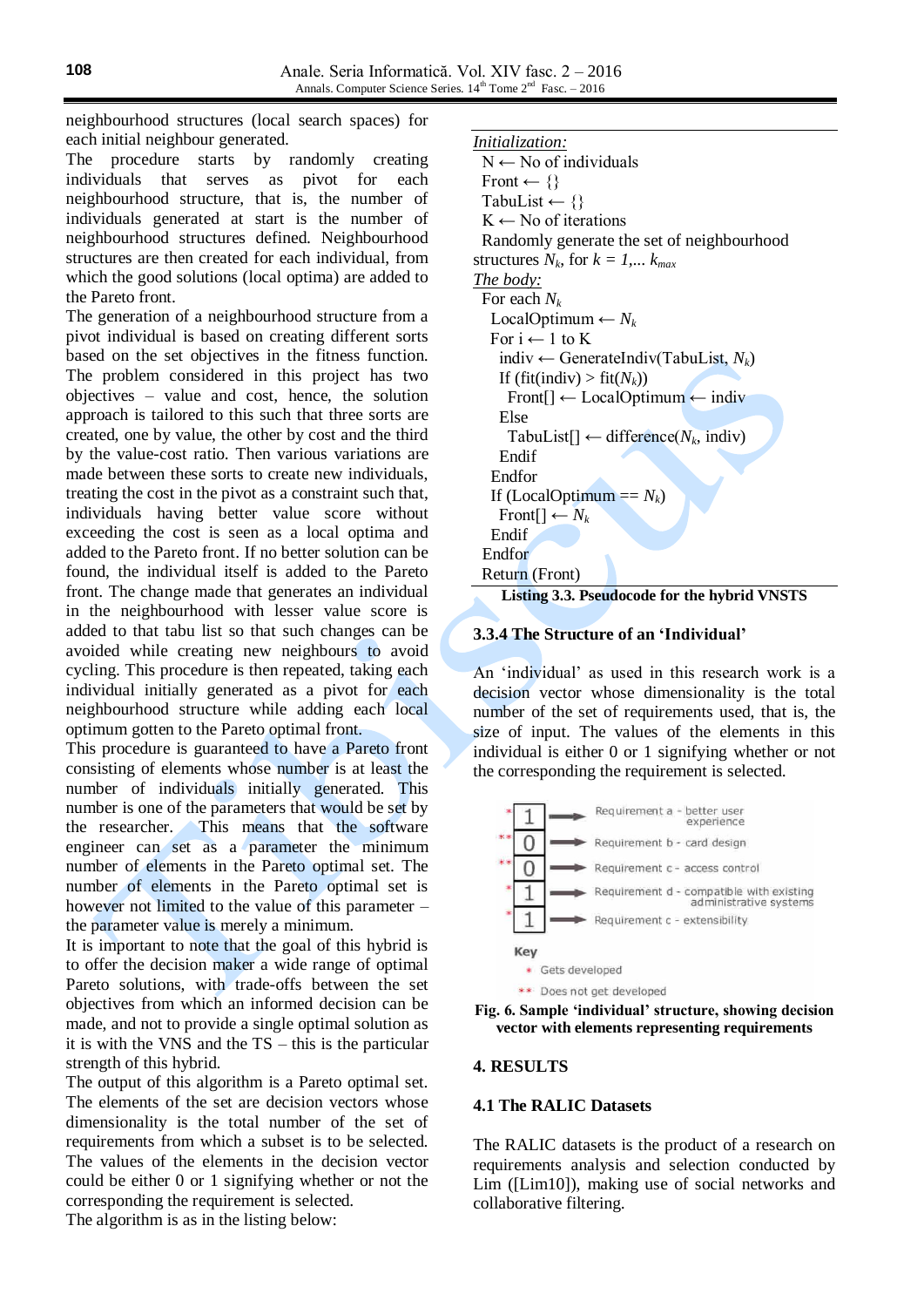In the research work, a method of identifying and prioritizing stakeholders (which was called StakeNet) was developed. This method builds a stakeholders' social network, using an initial set recommendations of stakeholders by other stakeholders which makes up the links in the social network. The method then prioritizes the stakeholders in the network based on these recommendations. This kind of prioritization of stakeholders is an important factor in the method developed for identifying and prioritizing requirements – StakeRare, which also makes use of social networks and collaborative filtering in building a stakeholders' recommendations system. Similar to the method of the StakeNet, stakeholders from the StakeNet provide ratings to an initial list of requirements while suggesting other requirements to be added to the network. The StakeRare then uses the ratings and the priorities of the stakeholders from the StakeNet in prioritizing the requirements  $($ [Lim10]). In accordance with the model used in this research, the overall significance of the stakeholders who have requested for a particular requirement has a direct impact on the total perceived value of the stakeholders' ratings on each requirement. An aggregate of the recommendations for every stakeholder is therefore collected. This aggregate for each stakeholder is then multiplied with the stakeholder's rating for each requirement, with the resulting value replacing the original rating value for the requirement by the stakeholder. These newly computed ratings for each requirement are then summed up to get the total value for each requirement. These values for each requirement and the corresponding costs are then loaded as part of the inputs to the algorithm for optimization.

# **4.2 Results from the Hybrid Metaheuristic Algorithm**

The hybrid algorithm (Variable Neighbourhood Search and Tabu Search – VNSTS) requires the following as input:

- 1. n An integer number, representing the number of neighbourhood structures to be created. This parameter can be used to control the number of individuals in the result set. The algorithm will have at least n individuals in its result set.
- 2.  $r A$  floating point number between 0 and 1, representing the probability that the value of an element of a decision vector in each individual is 0, that is, the smaller the number r, the higher the chance that the value of an element in a decision vector will be 1, and vice versa. This parameter can be used to

control number of 'accept' decisions present in each generated individual.

- 3. d An integer number denoting the dimensionality of each individual. This is the number of requirements that the algorithm will take. Each element of the decision vector in each individual corresponds to a decision whether or not to fulfill a requirement, that is, a one to one mapping exists between the elements and the requirements, hence, dimensionality equals number of requirements.
- 4. A structured list of requirements containing value and cost for each requirement.

The following tables and figures show the summary of the various results gotten from multiple runs of the VNSTS algorithm, using the requirement list in Table 5 above as input, alongside other parameters set. The average of the score and cost of all the individuals is calculated for the result set in each run. Each result set contains a set of individuals, each representing decision vectors for the input requirement sets. In each of the tables, the cardinality of the result set is given under the heading 'No of individuals in result set'. Each individual in each result set contains a different combination of decisions 'Accept' or 'Decline' for each requirement with the score and cost of only requirements with 'Accept' decision added together to make up the score and cost value for the particular individual. The average score and cost values of the individuals in the result set of every run is then calculated.

|     | Algorithm:<br><b>VNSTS</b>            | <b>Algorithm Parameters:</b><br>$n = 5$ ; $r = 0.5$<br>$d = 132$ (Total number of<br>requirements in the list having<br>cost) |                     |  |
|-----|---------------------------------------|-------------------------------------------------------------------------------------------------------------------------------|---------------------|--|
| Run | No of<br>individuals<br>in result set | <b>Average Score</b>                                                                                                          | <b>Average Cost</b> |  |
| 1   | 11                                    | 2539.701924                                                                                                                   | 6836.636364         |  |
| 2   | 13                                    | 2620.943                                                                                                                      | 6011.308            |  |
| 3   | 11                                    | 2663.269                                                                                                                      | 7482.909            |  |
| 4   | 11                                    | 2663.119                                                                                                                      | 7484.091            |  |
| 5   | 13                                    | 2620.197                                                                                                                      | 6143.615            |  |
| 6   | 11                                    | 2634.022                                                                                                                      | 7398.091            |  |
| 7   | 9                                     | 2627.812                                                                                                                      | 7640.778            |  |
| 8   | 13                                    | 2583.684                                                                                                                      | 5738.385            |  |
| 9   | 7                                     | 2270.487                                                                                                                      | 9619.143            |  |
| 10  | 12                                    | 2661.988                                                                                                                      | 6269.667            |  |

**Table 1: Experiment 1 with VNSTS**

In experiment 2 in Table 2 above, the value of n is increased to 10. This has consequently increased the range of the number of individuals in the result set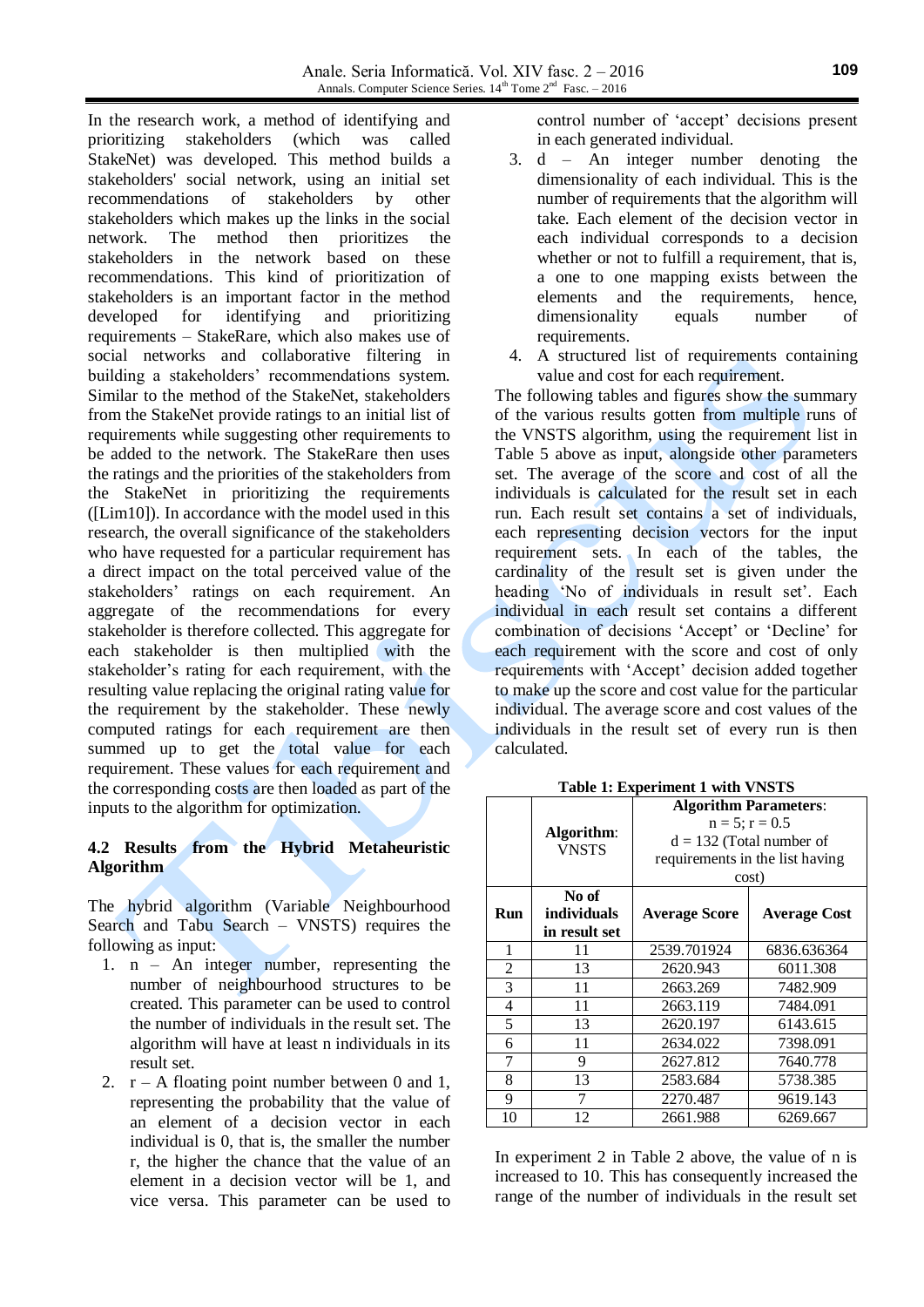for each run from what is obtainable in experiment 1 in Table 1 where the value of n is set to 5.

|  | Table 2: Experiment 2 with VNSTS |  |  |  |
|--|----------------------------------|--|--|--|
|--|----------------------------------|--|--|--|

|            | Algorithm:<br><b>VNSTS</b>            | <b>Algorithm Parameters:</b><br>$n = 10$ ; $r = 0.5$<br>$d = 132$ (Total number of<br>requirements in the list having<br>cost) |                 |  |  |  |
|------------|---------------------------------------|--------------------------------------------------------------------------------------------------------------------------------|-----------------|--|--|--|
| <b>Run</b> | No of<br>individuals in<br>result set | Average<br>Score                                                                                                               | Average<br>Cost |  |  |  |
| 1          | 19                                    | 2624.386                                                                                                                       | 8350.105        |  |  |  |
| 2          | 21                                    | 2563.301                                                                                                                       | 6922.571        |  |  |  |
| 3          | 23                                    | 2632.772                                                                                                                       | 6490.609        |  |  |  |
| 4          | 21                                    | 2499.216                                                                                                                       | 7268.857        |  |  |  |
| 5          | 20                                    | 2588.367                                                                                                                       | 8738.45         |  |  |  |
| 6          | 16                                    | 2362.69                                                                                                                        | 9884.625        |  |  |  |
| 7          | 23                                    | 2515.569                                                                                                                       | 6353.087        |  |  |  |
| 8          | 24                                    | 2614.799                                                                                                                       | 6913.792        |  |  |  |
| 9          | 16                                    | 2425.014                                                                                                                       | 10364.44        |  |  |  |
| 10         | 18                                    | 2460.791                                                                                                                       | 8692.778        |  |  |  |

#### **Table 3: Experiment 3 with VNSTS**

|                |                                       | <b>Algorithm Parameters:</b>    |                        |  |  |  |
|----------------|---------------------------------------|---------------------------------|------------------------|--|--|--|
|                | Algorithm:                            | $n = 10$ ; $r = 0.75$           |                        |  |  |  |
|                | <b>VNSTS</b>                          | $d = 132$ (Total number of      |                        |  |  |  |
|                |                                       | requirements in the list having |                        |  |  |  |
|                |                                       | cost)                           |                        |  |  |  |
| Run            | No of<br>individuals in<br>result set | Average<br><b>Score</b>         | <b>Average</b><br>Cost |  |  |  |
| 1              | 28                                    | 2576.91                         | 6188.25                |  |  |  |
| $\overline{2}$ | 28                                    | 2235.09                         | 3779.179               |  |  |  |
| 3              | 28                                    | 2659.616                        | 6718.429               |  |  |  |
| 4              | 27                                    | 2551.035                        | 6194.667               |  |  |  |
| 5              | 30                                    | 2164.346                        | 3825.633               |  |  |  |
| 6              | 30                                    | 2270.547                        | 4285.5                 |  |  |  |
| 7              | 30                                    | 2100.383                        | 3047.2                 |  |  |  |
| 8              | 29                                    | 2339.315                        | 4498.034               |  |  |  |
| 9              | 29                                    | 2326.082                        | 4446.069               |  |  |  |
| 10             | 29                                    | 2456.692                        | 5488.207               |  |  |  |

In experiment 3 in Table 3 above, the value of n was kept at 10 while the value of r is increased to 0.75. This led to a consequential increment in the number of individuals in the result set for each run, compared to the results in the experiment in Table 3, which has the same value for n, but a smaller r value. Also, at 0.75 value for r, the number of individuals in each result set seems to vary less often. Furthermore, the score and cost values have reduced slightly. This is because there is now a 0.75 probability that a requirement would be declined.

In experiment 4 in Table 4, the value of n was also kept at 10 while the value of r is increased to 0.85. This did not bring any significant change to the range of number of individuals in each result set to what is obtained in Table 3. However, the score and cost values have decreased even more; the probability that a requirement would be declined is now 0.85.

**Table 4: Experiment 4 with VNSTS**

| $1400 \div 1240 \times 1010 \times 1010$ |                |                                 |          |  |  |
|------------------------------------------|----------------|---------------------------------|----------|--|--|
|                                          |                | <b>Algorithm Parameters:</b>    |          |  |  |
|                                          | Algorithm:     | $n = 10$ ; $r = 0.85$           |          |  |  |
|                                          | <b>VNSTS</b>   | $d = 132$ (Total number of      |          |  |  |
|                                          |                | requirements in the list having |          |  |  |
|                                          |                | cost)                           |          |  |  |
|                                          | No of          | Average                         | Average  |  |  |
| Run                                      | individuals in | <b>Score</b>                    | Cost     |  |  |
|                                          | result set     |                                 |          |  |  |
| 1                                        | 29             | 1767.459                        | 1819.793 |  |  |
| $\overline{c}$                           | 28             | 1680                            | 1522.071 |  |  |
| 3                                        | 30             | 1954.237                        | 2744.533 |  |  |
| 4                                        | 27             | 1941.817                        | 2814.926 |  |  |
| 5                                        | 29             | 2039.727                        | 3356.379 |  |  |
| 6                                        | 27             | 2056.981                        | 3432.63  |  |  |
| 7                                        | 28             | 2142.381                        | 3843.25  |  |  |
| 8                                        | 28             | 2119.96                         | 3822.036 |  |  |
| 9                                        | 30             | 1906.873                        | 2625.367 |  |  |
| 10                                       | 30             | 1799.078                        | 2250.333 |  |  |

#### **Table 5: Experiment 5 with VNSTS**

|                |                         | <b>Algorithm Parameters:</b> |          |  |  |  |
|----------------|-------------------------|------------------------------|----------|--|--|--|
|                | Algorithm:              | $n = 15$ ; $r = 0.5$         |          |  |  |  |
|                | <b>VNSTS</b>            | $d = 132$ (Total number of   |          |  |  |  |
|                |                         | requirements in the list     |          |  |  |  |
|                |                         | having cost)                 |          |  |  |  |
| Run            | No of<br>individuals in | Average                      | Average  |  |  |  |
|                | result set              | Score                        | Cost     |  |  |  |
| 1              | 30                      | 2417.999                     | 7388.167 |  |  |  |
| $\overline{2}$ | 29                      | 2567.462                     | 8218.655 |  |  |  |
| 3              | 28                      | 2472.155                     | 7645.929 |  |  |  |
| $\overline{4}$ | 31                      | 2554.932                     | 8256.839 |  |  |  |
| 5              | 32                      | 2514.719                     | 6895.344 |  |  |  |
| 6              | 32                      | 2575.398                     | 7301.625 |  |  |  |
| 7              | 26                      | 2444.514                     | 7890.346 |  |  |  |
| 8              | 29                      | 2443.011                     | 7411.724 |  |  |  |
| 9              | 25                      | 2312.83                      | 9158.36  |  |  |  |
| 10             | 25                      | 2275.101                     | 9136.16  |  |  |  |

In experiment 5 in Table 5 above, the value of r is set back to 0.5 while the value of n is increased to 15. Comparing the results in this table with those in Table 2 which has the same value of r and a smaller value of n, it is noted that the range of numbers of individuals in the results in Table 5 is significantly larger than what is obtained in Table 2. This effect is due to the change in the value of n.

Experiment 6 in Table 6 is merely to see the effect of a much larger value of n (set to 50). Comparing the results in Table 6 to those in Table 9 (having the same value for r and the value for n set to 10), it is seen that there is a significant increase in the number of individuals in the result set in Table 6.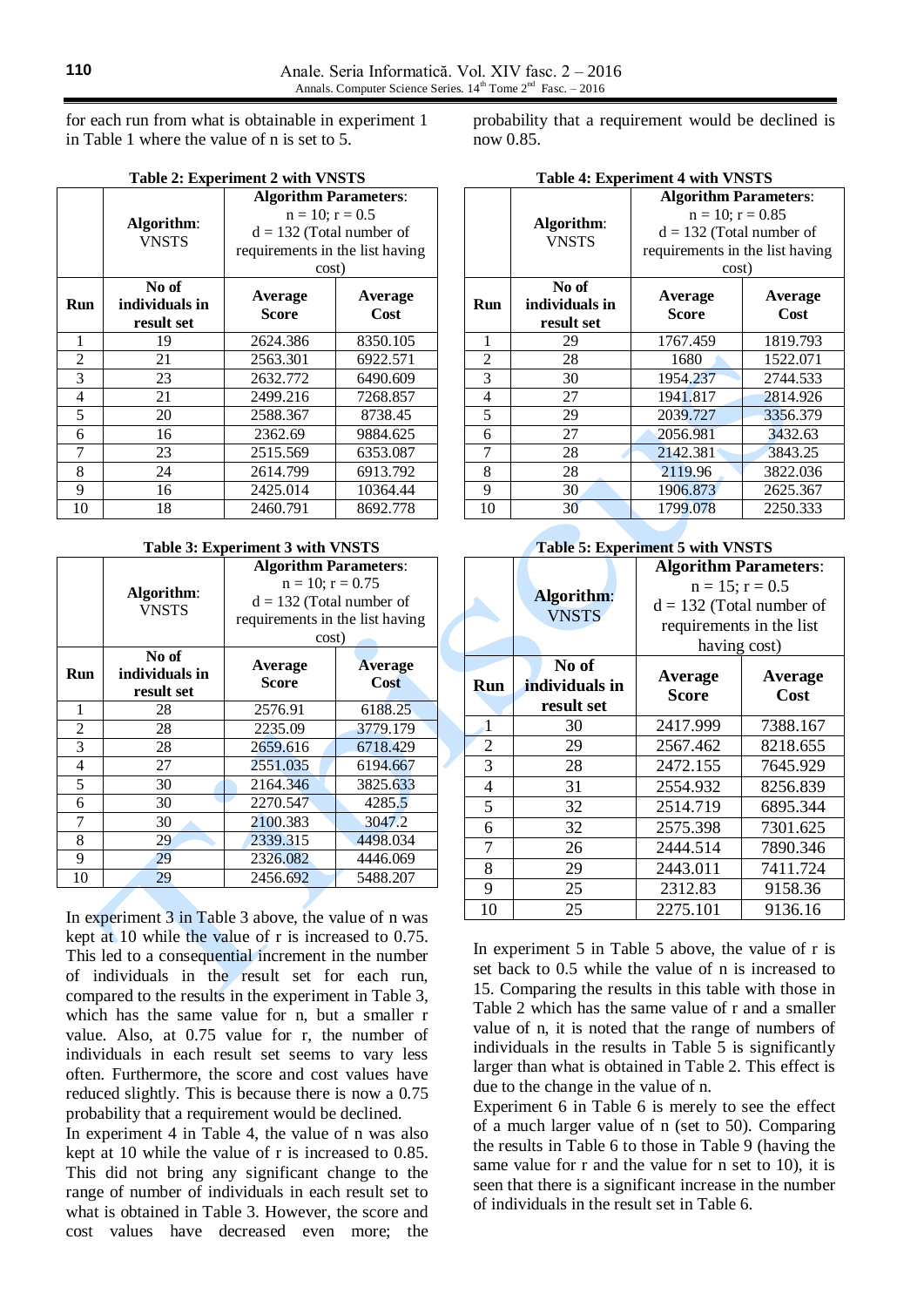Anale. Seria Informatică. Vol. XIV fasc. 2 – 2016 Annals. Computer Science Series.  $14<sup>th</sup>$  Tome  $2<sup>nd</sup>$  Fasc.  $-2016$ 

|                | Table 6: Experiment 6 with VNSTS |                                          |                     |  |  |  |
|----------------|----------------------------------|------------------------------------------|---------------------|--|--|--|
|                |                                  | <b>Algorithm Parameters:</b>             |                     |  |  |  |
|                | Algorithm:                       | $n = 50$ ; $r = 0.85$ ; $d = 132$ (Total |                     |  |  |  |
|                | <b>VNSTS</b>                     | number of requirements in the list       |                     |  |  |  |
|                |                                  | having cost)                             |                     |  |  |  |
|                | No of                            |                                          |                     |  |  |  |
| Run            | <i>individuals</i>               | <b>Average Score</b>                     | <b>Average Cost</b> |  |  |  |
|                | in result set                    |                                          |                     |  |  |  |
|                | 130                              | 1917.266                                 | 2647.185            |  |  |  |
| $\mathfrak{D}$ | 120                              | 1897.43                                  | 2479.75             |  |  |  |
| 3              | 125                              | 2057.485                                 | 3424.112            |  |  |  |
| 4              | 126                              | 1990.807                                 | 3168                |  |  |  |
| 5              |                                  | 1920.05                                  | 2762.476            |  |  |  |

From the results from the various experiments performed on the VNSTS algorithm, it was noticed that for the same size of requirement list and value of n, runs that have higher number of individuals in their result set have higher score averages and lower cost averages and hence, could be deemed to have better the results. It was also noticed that the number of individuals in the result set increases with the value of n and also slightly with the value of r, while the score and cost values reduce when r was increased and also when n was increased. The number of individuals in the result set also seems to converge at 0.75 value of r. Another important discovery is that higher values of n did not have any significant effects on the execution time of the algorithm.

Furthermore, the differences between the score values in each of the runs in each of the experiments performed seems to be less pronounced as the differences between the cost values, this is because the differences between the cost values in the input requirements list in Table 1 are much more pronounced than the differences between the score values. Such differences are therefore not due to the method of solution.

### **4.3 Results from NSGA-II Algorithm**

The NSGA-II requires the following as input:

- 1.  $g$  An integer, representing the number of generations the algorithm gets to, that is, the algorithm will generate g generations. This is the major stopping condition for the algorithm.
- 2.  $p An integer$ , representing the number of individuals in each population
- 3. d An integer, representing the dimensionality of each individual, that is, the number of genes each individual has. This is the number of requirements that the algorithm will take. Each element of the decision vector in each individual corresponds to a decision whether or not to fulfill a requirement, that is, a one to one mapping exists between the elements and the requirements, hence,

dimensionality equals number of requirements.

- 4.  $t An integer number representing tournament$ size. This number is used when selecting parents for mating. A group of individuals of size t is selected from the population, with the fittest of them chosen as a parent.
- 5. ps An integer number representing mating pool size. ps number of parents are selected into the mating pool for mating
- 6.  $mp A$  floating point number representing the probability that a gene of a child individual will be not be gotten from either of its parents.
- 7.  $u A$  floating point number representing the uniformity of the amount of genes that a child gets from either parents during crossover.
- 8. A structured list of requirements having value and cost for each requirement.

The following tables and figures show the summary of the various results from multiple experiments with the NSGA-II algorithm, using the requirement list in Table 5 above as input, alongside other parameters set, guided by recommendations from literature.

As it is with the experiments in the previous section, the average of the score and cost of all the individuals is calculated for the result set in each run. Each result set contains a set of individuals, each representing decision vectors for the input requirement sets. In each of the tables, the cardinality of the result set is given under the heading 'No of individuals in result set'. Each individual in each result set contains a different combination of decisions 'Accept' or 'Decline' for each requirement with the score and cost of only requirements with 'Accept' decision added together to make up the score and cost value for the particular individual. The average score and cost values of the individuals in the result set of every run is then calculated.

**Table 7: Experiment 7 with NSGA-II**

|     |                | <b>Algorithm Parameters:</b>                |         |  |  |
|-----|----------------|---------------------------------------------|---------|--|--|
|     | Algorithm:     | $g = 50$ ; $p = 20$ ; $t = 5$ ; $ps = 20$ ; |         |  |  |
|     | NSGA-II        | $mp = 0.015$ ; $u = 0.5$ ; $d = 132$        |         |  |  |
|     |                | (Total number of requirements               |         |  |  |
|     |                | in the list having cost)                    |         |  |  |
|     | No of          |                                             | Average |  |  |
| Run | individuals in | <b>Average Score</b>                        | Cost    |  |  |
|     | result set     |                                             |         |  |  |
| 1   | 20             | 2315.923                                    | 4166.1  |  |  |
| 2   | 20             | 2267.985                                    | 3945.95 |  |  |
| 3   | 20             | 2318.027                                    | 3339.2  |  |  |
| 4   | 20             | 2368.694                                    | 4059.4  |  |  |
| 5   | 20             | 2314.801                                    | 3139.45 |  |  |
| 6   | 20             | 2348.006                                    | 3669.45 |  |  |
| 7   | 20             | 2544.499                                    | 4566.75 |  |  |
| 8   | 20             | 2358.124                                    | 3594.8  |  |  |
| 9   | 20             | 1920.671                                    | 2206.8  |  |  |
| 10  | 20             | 2262.737                                    | 3046.5  |  |  |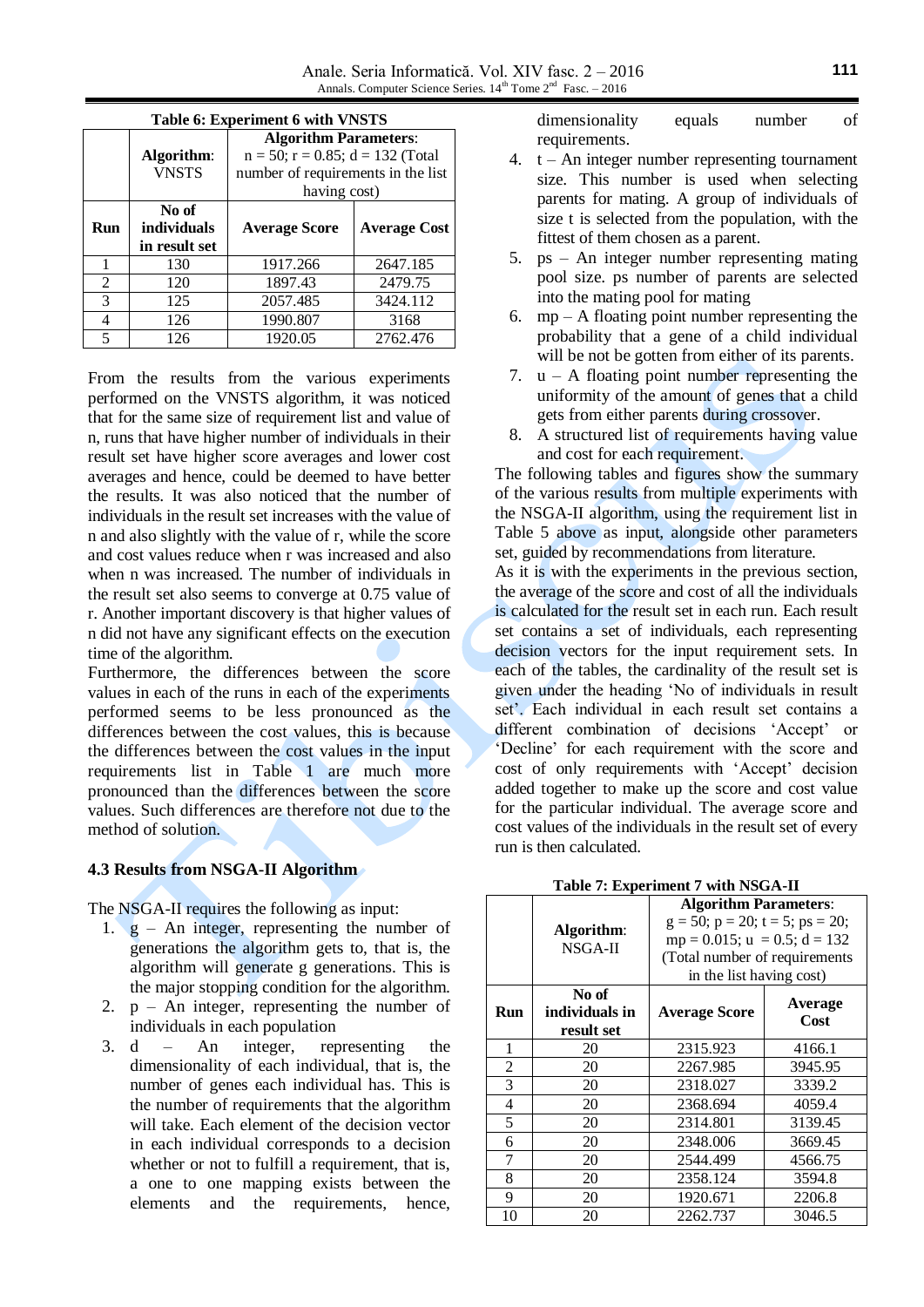|                | Table 8: Experiment 8 with NSGA-II |                                             |          |  |  |  |
|----------------|------------------------------------|---------------------------------------------|----------|--|--|--|
|                |                                    | <b>Algorithm Parameters:</b>                |          |  |  |  |
|                |                                    | $g = 50$ ; $p = 30$ ; $t = 5$ ; $ps = 30$ ; |          |  |  |  |
|                | Algorithm:                         | $mp = 0.015$ ; $u = 0.5$                    |          |  |  |  |
|                | NSGA-II                            | $d = 132$ (Total number of                  |          |  |  |  |
|                |                                    | requirements in the list having             |          |  |  |  |
|                |                                    | cost)                                       |          |  |  |  |
|                | No of                              |                                             | Average  |  |  |  |
| Run            | individuals in                     | Average<br><b>Score</b>                     | Cost     |  |  |  |
|                | result set                         |                                             |          |  |  |  |
| 1              | 30                                 | 2519.976                                    | 4558.967 |  |  |  |
| $\overline{c}$ | 30                                 | 2428.454                                    | 3761.1   |  |  |  |
| 3              | 30                                 | 2447.564                                    | 3957.3   |  |  |  |
| $\overline{4}$ | 30                                 | 2413.563                                    | 3684.667 |  |  |  |
| 5              | 30                                 | 2406.381                                    | 3368.467 |  |  |  |
| 6              | 30                                 | 2386.735                                    | 3802.667 |  |  |  |
| 7              | 30                                 | 2327.486                                    | 3386.3   |  |  |  |
| 8              | 30                                 | 2121.151                                    | 2335.8   |  |  |  |
| 9              | 30                                 | 2391.305                                    | 3356.133 |  |  |  |
| 10             | 30                                 | 2122.449                                    | 2890.733 |  |  |  |

In experiment 8 in Table 8 above, comparing with experiment 7 in Table 7, the population size p and the size of mating pool are both set to 30 in Table 8, increased from the value of 20 set in Table 7. Results in both tables show that the number of individuals in each result set is the same as the size of the population. Results in Table 8 (with an increased population size) show a slight increase in the average score and cost values of run.

In experiment 9 in Table 9, the population size and the size of mating pool were increased further to 40. This led to an increased number of individuals in the result set, and a slight, almost negligible increase in the score averages of each run.

Experiments with the NSGA-II algorithm show that the score and cost values increase slightly with an increase in population size p, however, time of execution also increases significantly with an increase in population size p. It is therefore difficult for a decision maker to control the level of score and cost values and target a desirable range.

|                |                | <b>Algorithm Parameters:</b>                |          |  |  |  |
|----------------|----------------|---------------------------------------------|----------|--|--|--|
|                |                | $g = 50$ ; $p = 40$ ; $t = 5$ ; $ps = 40$ ; |          |  |  |  |
|                | Algorithm:     | $mp = 0.015; u = 0.5$                       |          |  |  |  |
|                | NSGA-II        | $d = 132$ (Total number of                  |          |  |  |  |
|                |                | requirements in the list having             |          |  |  |  |
|                |                | cost)                                       |          |  |  |  |
|                | No of          | Average                                     | Average  |  |  |  |
| <b>Run</b>     | individuals in | Score                                       | Cost     |  |  |  |
|                | result set     |                                             |          |  |  |  |
| 1              | 40             | 2382.491                                    | 3424.35  |  |  |  |
| $\overline{2}$ | 40             | 2321.328                                    | 3367     |  |  |  |
| 3              | 40             | 2449.157                                    | 3450.45  |  |  |  |
| 4              | 40             | 2402.444                                    | 3216.475 |  |  |  |
| 5              | 40             | 2517.614                                    | 3820.45  |  |  |  |
| 6              | 40             | 2217.521                                    | 2580.175 |  |  |  |
| 7              | 40             | 2330.445                                    | 3248.075 |  |  |  |
| 8              | 40             | 2413.783                                    | 3641.325 |  |  |  |
| 9              | 40             | 2445.492                                    | 3636.55  |  |  |  |
| 10             | 40             | 2354.887                                    | 3727.85  |  |  |  |

**Table 9: Experiment 9 with NSGA-II**

The table below gives a comparison of result sets having about the same number of individuals selected from experiments with VNSTS and NSGA-II algorithms. A score-cost ratio is calculated for each. The table show some results from the NSGA-II algorithm having better score-cost ratio.

The following table gives a summary of the findings from the experiments conducted with VNSTS and NSGA-II:

|                      | NSGA-II  |          |                     | <b>VNSTS</b>         |          |          |                     |
|----------------------|----------|----------|---------------------|----------------------|----------|----------|---------------------|
| No of<br>Individuals | Score    | Cost     | Score/Cost<br>Ratio | No of<br>Individuals | Score    | Cost     | Score/Cost<br>Ratio |
| 30                   | 2519.976 | 4558.967 | 0.552752            | 30                   | 2164.346 | 3825.633 | 0.565748            |
| 30                   | 2428.454 | 3761.1   | 0.645677            | 30                   | 2270.547 | 4285.5   | 0.529821            |
| 30                   | 2447.564 | 3957.3   | 0.618493            | 30                   | 2100.383 | 3047.2   | 0.689283            |
| 30                   | 2413.563 | 3684.667 | 0.655029            | 30                   | 1954.237 | 2744.533 | 0.712047            |
| 30                   | 2406.381 | 3368.467 | 0.714385            | 30                   | 1906.873 | 2625.367 | 0.726326            |
| 30                   | 2386.735 | 3802.667 | 0.627648            | 30                   | 1799.078 | 2250.333 | 0.799472            |
| 30                   | 2327.486 | 3386.3   | 0.687324            | 30                   | 2417.999 | 7388.167 | 0.32728             |
| 30                   | 2121.151 | 2335.8   | 0.908105            | 29                   | 2339.315 | 4498.034 | 0.520075            |
| 30                   | 2391.305 | 3356.133 | 0.712518            | 29                   | 2326.082 | 4446.069 | 0.523177            |
| 30                   | 2122.449 | 2890.733 | 0.734225            | 29                   | 2456.692 | 5488.207 | 0.447631            |
|                      |          | Sum:     | 6.856155            |                      |          | Sum:     | 5.840861            |

#### **Table 10: Comparison of results from VNSTS and NSGA-II**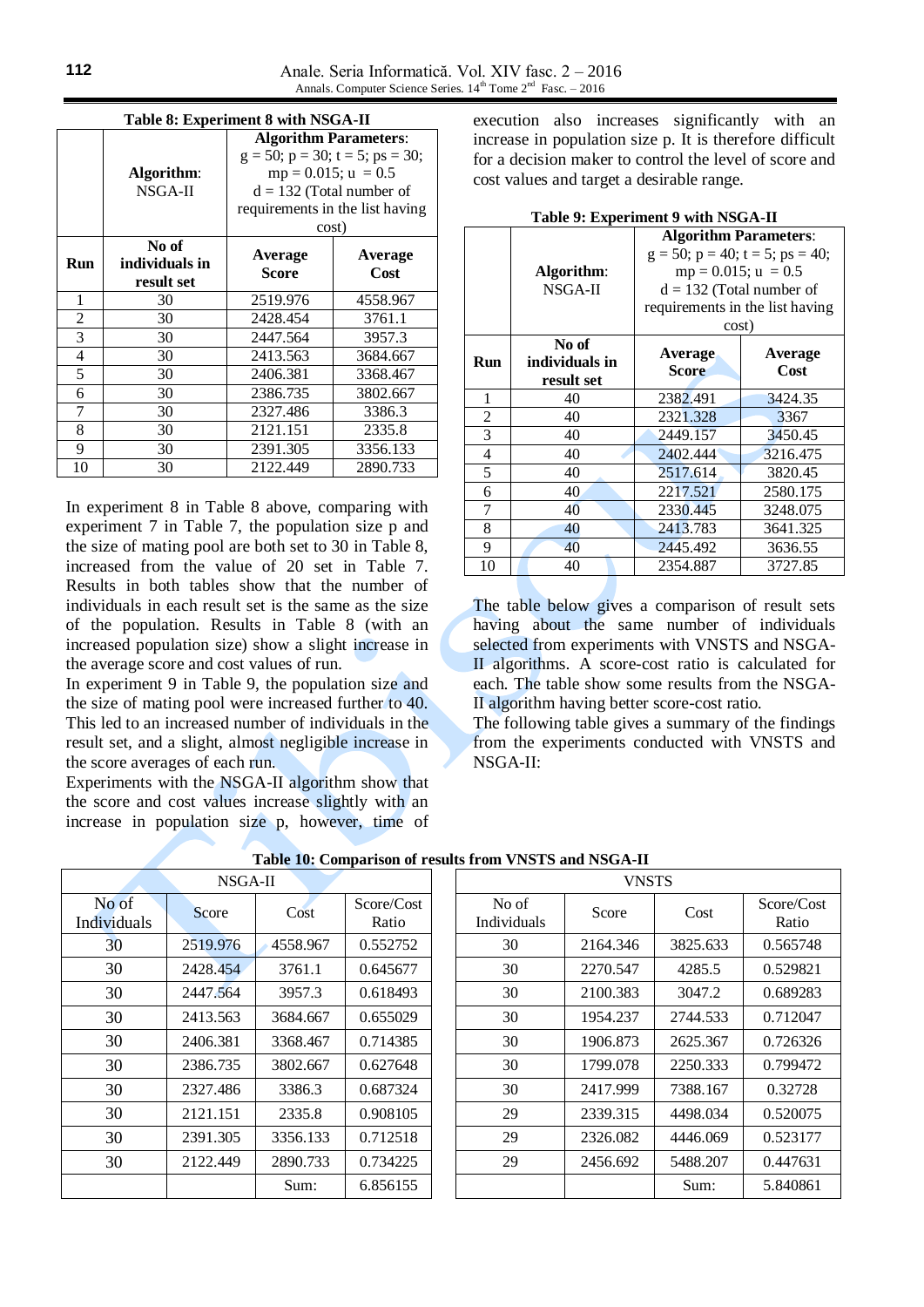# **5. SUMMARY**

This research work described how a hybrid of Variable Neighbourhood Search and Tabu Search could be applied to the Next Release Problem in Software Engineering. The Next Release Problem (NRP) is a problem arising from the need for a software engineer to decide on what requirements to develop as features in the next release of the software being developed from a long list of competing requirements, having costs and perceived values, all of which cannot be developed given a limited resources. The software engineer is interested in maximizing the total value gotten from the selected requirements while minimizing the cost of developing them. The choice of the method of solution is based on the work of Garcia-Torres et al. ([G+04]) who applied a hybrid of Variable Neighbourhood Search and Tabu Search to solving the Feature Subset Selection problem which the NRP is a type of ([B+06, ZHM07]). The model used in this project is a cost-value model for requirements  $([ZHM07, D+11])$ , where only two objectives are considered with cost formulated as an objective. The real world Replacement Access, Library and ID Card project (RALIC) datasets ([Lim10], [LF12]) were used in performing experiments with the hybrid algorithm. The state-of-the-art algorithm NSGA-II was also implemented, with experiments carried out using the same data. Experiments showed that for result sets having the same number of individuals from either algorithms, some of the results from NSGA-II were slightly better. However, trade-offs such as easier and cheaper parameter tuning, larger solution set were discovered with the NSGA-II.

# **6. CONCLUSION**

Experiments have shown that the VNSTS algorithm gives results with a relatively large and dynamic number of individuals with a predictable range, such that a decision maker can predetermine the range of the number of choices he would prefer by manipulating the algorithm parameters. A decision maker can also predetermine the range of score and cost values for which a Pareto optimal set is needed by manipulating the algorithm parameters.

Furthermore, from the results gotten from the experiments performed, it can be deduced that the VNSTS is a 'good enough' algorithm for application on the NRP, especially when the decision maker has a target cost value and he wishes to tune the algorithm parameters easily and cheaply (in terms of computational power), and also when the decision maker wants a very much wide set of options from which to select from.

Moreover, from the results of the experiments conducted, the VNSTS algorithm shows a good prospect, arriving at 'good enough' solutions, this means that it can be applied to solving other optimization problems, in and out of software engineering

### **7. RECOMMENDATION AND FUTURE WORK**

Informed by the prospects demonstrated by the VNSTS algorithm, further application of the algorithm on other search based software engineering areas is recommended. A more problem specific approach could be researched for each application to increase the chance of getting even better results. This research considered two objectives in the NRP, further application of the VNSTS could be done on the NRP, using a single objective or many (more than two) objectives with risk uncertainty. Furthermore, since the VNSTS algorithm is an optimization algorithm, and given the success in its application on the FSS problem in literature and on NRP in this project, application of the VNSTS on other optimization problems is therefore a good way

# **REFERENCES**

to proceed.

- [AAG10] **F. Asadi, G. Antoniol, Y. Gueheneuc** - *Concept locations with genetic algorithms: A comparison of four distributed architectures*. In Proceedings of 2nd International Symposium on Search based Software Engineering (SSBSE 2010), Benevento, Italy, 2010. IEEE Computer Society Press.
- [AGS16] **S. Agarwal, S. Gupta, N. Sabharwal** *Automatic Test Data Generation-Achieving Optimality Using Ant-Behaviour*. International Journal of Information and Education Technology, Vol. 6, No. 2, February 2016.
- [Bro15] **J. Brownlee** *Clever Algorithms: Nature-Inspired Programming Recipes*. 2015. [http://www.cleveralgorithms.com/natur](http://www.cleveralgorithms.com/nature-inspired/stochastic/tabu_search.html) [e-inspired/stochastic/tabu\\_search.html](http://www.cleveralgorithms.com/nature-inspired/stochastic/tabu_search.html) [accessed 16/6/2016].
- [BRW01] **A. J. Bagnall, V. Rayward-Smith, I. M. Whittley** - *The next release*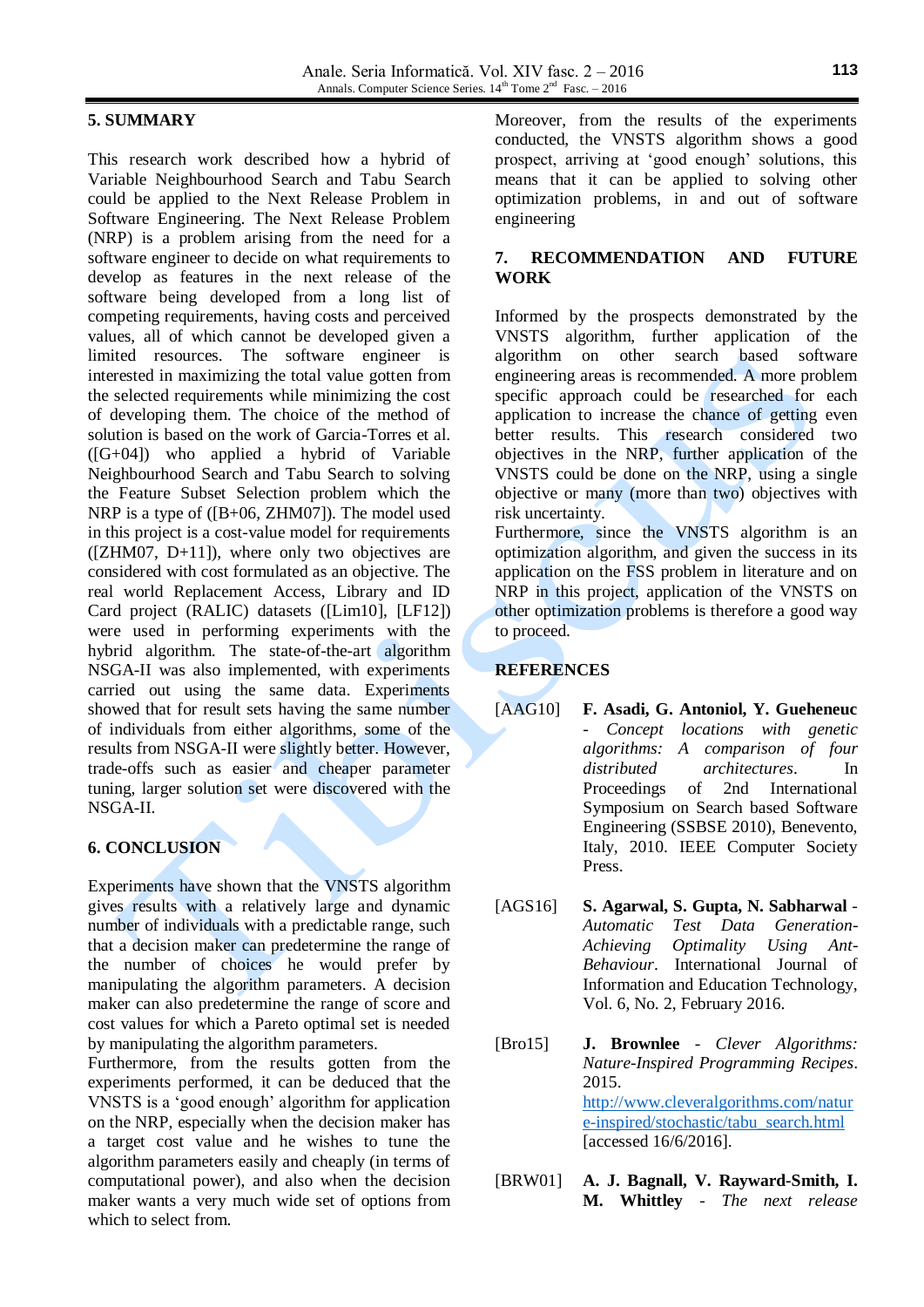*problem*. Information and Software Technology 43 pgs. 883 – 890, 2001.

- [BSA06] **S. Bouktif, H. Sahraoui, G. Antoniol** *Simulated Annealing for Improving Software Quality Prediction*. In Proceedings of the 8th annual Conference on Genetic and Evolutionary Computation (GECCO '06), pages 1893–1900, Seattle, Washington, USA. ACM, 2006.
- [B+06] **P. Baker, M. Harman, K. Steinhofel, A. Skaliotis** - *Search Based Approaches to Component Selection and Prioritization for the Next Release Problem*. 22nd IEEE International Conference on Software Maintenance (ICSM '06), 2006.
- [CA07] **B. H. C. Cheng, J. M. Atlee** *Research directions in requirements engineering*. Proceedings of international conference on software engineering, ISCE 2007. Workshop on the future of software engineering (FOSE 2007). Minneapolis, pp 285– 303, 2007.
- [DG97] **M. Dorigo, M. Gambardella** *Ant Colony System: A Cooperative Learning Approach to the Traveling Salesman Problem*. IEEE Transactions on Evolutionary Computation. Vol. 1 Issue 1, 1997.
- [D+02] **K. Deb, A. Pratap, S. Agarwal, T. Meyarivan** - *A Fast and Elitist Multiobjective Genetic Algorithm*: NSGA-II. IEEE Transactions on Evolutionary Computation. Vol 6, Issue 2. Pages 182-197, 2002.
- [D+11] **J. J. Durillo, Y. Zhang, E. Alba, M. Harman, A. J. Nebro** - *A Study of the Bi-Objective Next Release Problem*. Empirical Software Engineering. February 2011, Volume 16, Issue 1, pp 29-60.
- [D+15] **J. del Sagrado, I. M. del Aguila, F. J. Orellana** - *Multi-objective ant colony optimization for requirements selection*. Empirical Software Engineering. June 2015, Volume 20, Issue 3, pp 577-610, 2015.
- [Gen03] **M. Gendreau** *An introduction to tabu search*. Volume 57 of the series if the International Series in Operations Research & Management Science pp 37-54, 2003.
- [Glo89] **F. Glover** *Tabu Search-Part I*. Operations Research Society of America Journal on Computing Vol. 1, No. 3, Summer 1989.
- [God97] **P. Godefroid** *Model Checking for Programming Languages using Verisoft*. In Proceedings of the 24th ACM SIGPLAN-SIGACT symposium on Principles of Programming Languages, pages 174–186, Paris, France. ACM, 1997.
- [GHA09] **S. Gueorguiev, M. Harman, G. Antoniol** - *Software Project Planning for Robustness and Completion Time in the Presence of Uncertainty using Multi Objective Search Based Software Engineering*. GECCO 09. Proceedings of the 11th annual conference on genetic and evolutionary computation. Pages 1673-1680, 2009.
- [G+04] **M. Garcia-Torres, F. Garcia-Lopez, B. Melian-Batista, J. A. Moreno-Perez, J. M. Moreno-Vega** - *Solving Feature Subset Selection Problem by a Hybrid Metaheuristic*, 2004.
- [Har10] **M. Harman** *Why the Virtual Nature of Software Makes it Ideal for Search Based Optimization*. Fundamental Approaches to Software Engineering. Volume 6013 of the series Lecture Notes in Computer Science, pp 1-12, 2010.
- [Hol75] **J. H. Holland** *Adaption in Natural and Artificial Systems*. MIT Press, Ann Arbor, 1975.
- [HC04] **M. Harman, J. Clark** *Metrics are fitness functions too*. 10th International Software Metrics Symposium (METRICS 2004), pages 58–69, Los Alamitos, California, USA, September 2004. IEEE Computer Society Press.
- [HJ01] **M. Harman, B. F. Jones** *Searchbased software engineering*.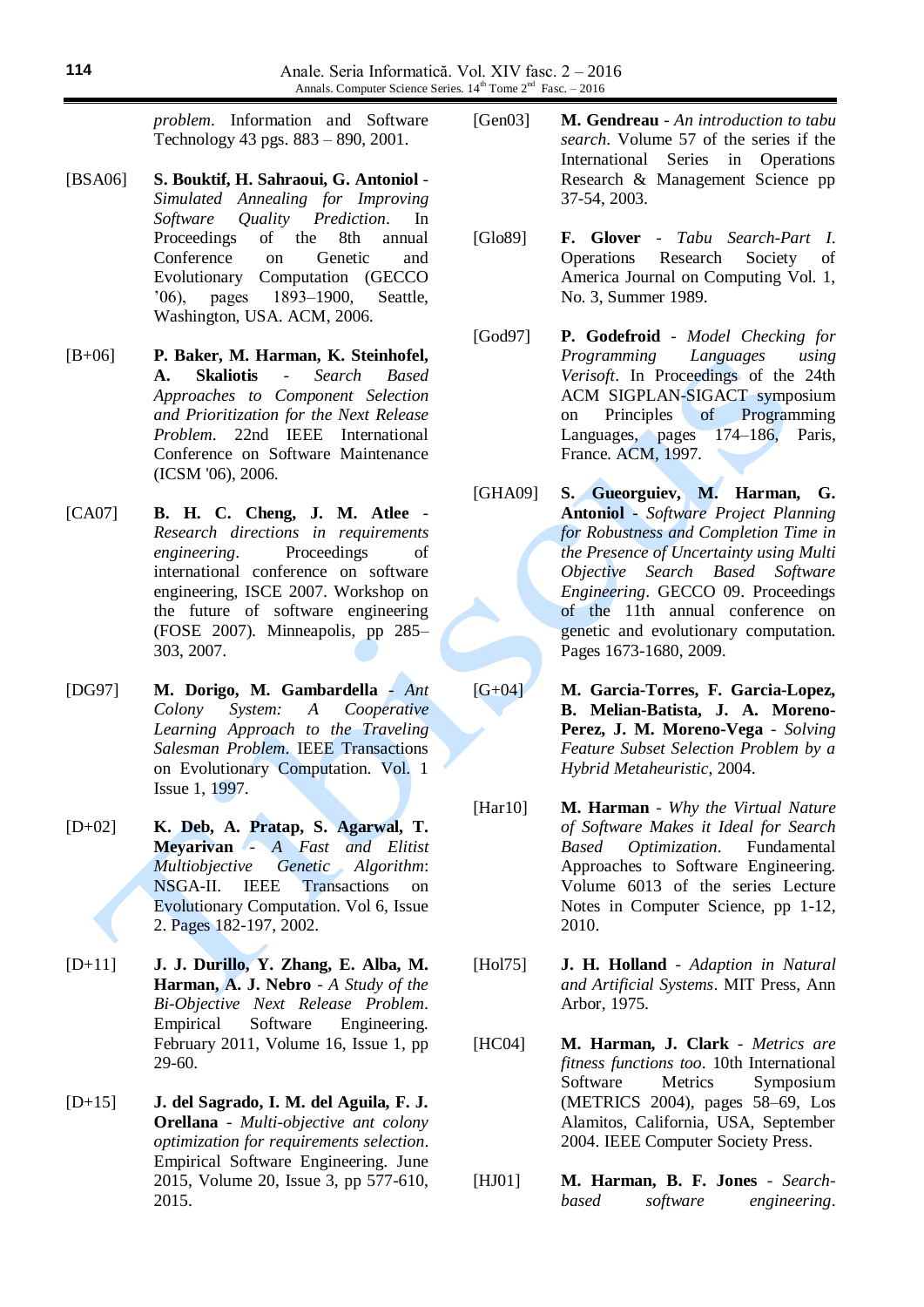Information and Software Technology 43. Pgs. 883 – 839, 2001.

- [HM01] **P. Hansen, N. Mladenovic** *Variable neighborhood search: Principles and applications*. European Journal of Operational Research. Volume 130, Issue 3, 1 May 2001, pp 449–467.
- [HM10] **M. Harman, A. Mansouri** *Search Based Software Engineering: Introduction to the Special Issue of the IEEE Transactions on Software Engineering*. IEEE Transactions on Software Engineering, Vol. 36, No. 6, November/December 2010.
- [HT07] **M. Harman, L. Tratt** *Pareto Optimal Search Based Refactoring at the Design Level*. Proceedings of the 9th annual conference on genetic and evolutionary computation. GECCO 07 pp. 1106- 1113, 2007.
- [HKF08] **P. He, L. Kang, M. Fu** *Formality Based Genetic Programming*. In Proceedings of the IEEE Congress on Evolutionary Computation (CEC '08) (IEEE World Congress on Computational Intelligence), pages 4080–4087, Hong Kong, China. IEEE Press, 2008.
- [HMZ09] **M. Harman, S. A. Mansouri, Y. Zhang** - *Search Based Software Engineering: A Comprehensive Analysis and Review of Trends Techniques and Applications*. Technical Report TR-09-03, Department of Computer Science, King's College London, April 2009.
- [H+12] **M. Harman, P. McMinn, J. Teixeira de Souza, S. Yoo** - *Search Based Software Engineering: Techniques, Taxonomy, Tutorial*. Empirical Software Engineering and Verification, Volume 7007 of the series Lecture Notes in Computer Science pp 1-59, 2012.
- [Joh07] **C. Johnson** *Genetic Programming with Fitness based on Model Checking*. In Proceedings of the 10th European Conference on Genetic Programming, volume 4445 of LNCS, pages 114–124, Valencia, Spain. Springer, 2007.
- [KP08] **G. Katz, D. Peled** *Genetic Programming and Model Checking: Synthesizing New Mutual Exclusion Algorithms*. In Proceedings of the 6th International Symposium on Automated Technology for Verification and Analysis (ATVA '08), volume 5311 of LNCS, pages 33–47, Seoul, Korea. Springer, 2008.
- [K+08] **P. Kapur, A. Ngo-The, G. Ruhe, A. Smith** - *Optimized staffing for product releases and its application at Chartwell Technology*. J. Softw. Maint. Evol.: Res. Pract., 20: 365–386. doi: 10.1002/smr.379, 2008.
- [Lim10] **S. L. Lim** *Social Networks and Collaborative Filtering in Large-Scale Requirements Elicitation*. PhD Thesis. School of Computer Science and Engineering, University of New South Wales, Sydney, Australia, 2010.
- [LF12] **S. L. Lim, A. Finkelstein** *StakeRare: Using Social Networks and Collaborative Filtering for Large-Scale Requirements Elicitation*. IEEE Transactions on Software Engineering. Issue 3 Volume 38, pages 707 – 735, 2012.
- [Min04] **P. McMinn** *Search-based Software Test Data Generation: A Survey*. Software Testing, Verification and Reliability, 14(2), 105–156, 2004.
- [Min11] **P. McMinn** *Search-based testing: Past, present and future*. In Proceedings of the 3rd International Workshop on Search-Based Software Testing (SBST 2011), Berlin, Germany, 2011, To Appear. IEEE, 2011.
- [MB06] **P. K. Mahanti, S. Banerjee** *Automated Testing in Software Engineering: using Ant Colony and Self-Regulated Swarms*. In Proceedings of the 17th IASTED international conference on Modelling and simulation (MS '06), pages 443–448, Montreal, Canada. ACTA Press, 2006.
- [MS76] **W. Miller, D. Spooner** *Automatic generation of floating-point test data*. IEEE Transactions on Software Engineering, 2(3):223–226, 1976.